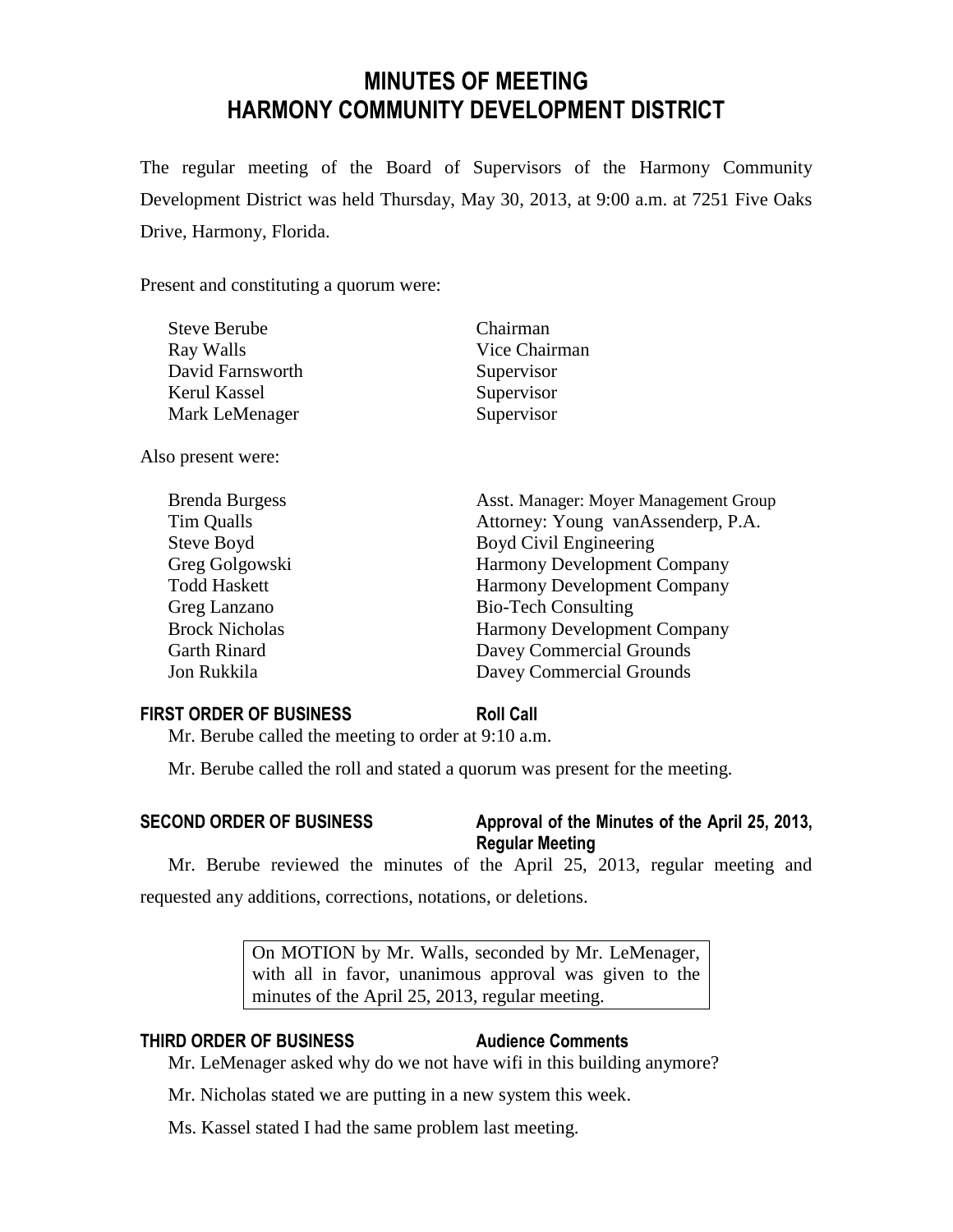Mr. Nicholas stated that was what identified the need to replace all the equipment.

Mr. Dennis DeMaria stated the Ashley Park pool area needs to be painted and the grout cleaned.

Mr. Berube stated I had that discussion this week. It is on the schedule to be done. It is a mess, no doubt about it.

Mr. DeMaria asked does that include resurfacing of the pool?

Mr. Berube stated it includes painting of the building and general sprucing up. It does not include resurfacing of the pool but probably a cleanup of the pool surface. There is a lot of black staining, but it is a matter of timing with available field staff. Summer is not the best time to be painting, and we do not want to tie up the pool when people want to use it. After fall, it will definitely get straightened up.

Mr. DeMaria stated my second item is regarding the trimming of the oak trees on Five Oaks Drive. I ride my bicycle a lot, and I tend to zone out sometimes. Occasionally, I will hit my head on some of the overhanging branches, which pushes me to the sidewalk where I hit my head on more branches. Will that be trimmed all the way down?

Mr. Berube stated yes, you will hear a presentation from Davey Tree in a few minutes. I suspect the tree trimming project will have a little discussion.

Mr. DeMaria stated the online reservation system for the boats seems like a really good idea. It seems like we desperately need it. I think the current reservation system needs some attention. Once a reservation is accepted and we show up for the boats, what the staff does is incredible. They are very experienced and they go out of their way to help everyone out. That part is working great. It is the front end that needs attention, where we have to make a reservation. We tried to make reservations for Sunday, and I was really disappointed in the way it was handled. I think the online reservation system will take care of a lot of these issues.

Mr. Berube stated I agree. Having it done by long distance does not necessarily get it done.

Ms. Burgess stated it is a manual process.

Ms. Carol DeMaria stated I called to make a reservation the other day, and they took down my information and said they would call me back in 15 minutes. I waited over an hour and never received a phone call, so I called back. I indicated I had not been called back about my reservation, and the young man said I had the reservation for 9:00 a.m. I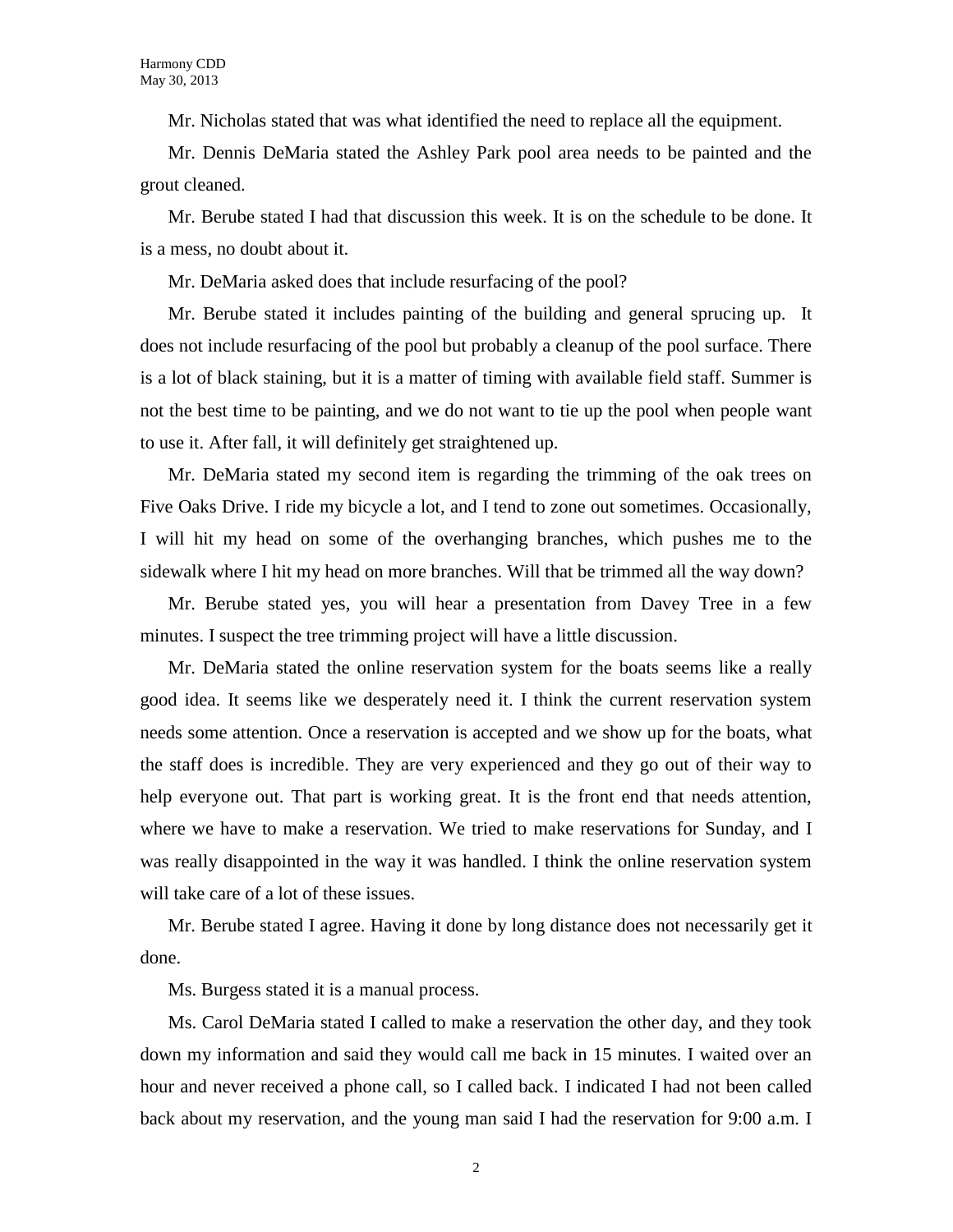asked why he did not tell me that when I first called. I was never put on hold. I was promised a call later on.

Ms. Burgess stated Ms. Rosemary Tschinkel has been on vacation this week, so I apologize the rest of the staff did not confirm that reservation with you. They should have done that.

Mr. DeMaria stated it is not an issue with Ms. Tschinkel. It is the idea of having a reservation system that can be accessed via the web. When we want to reserve a boat, we can find out the status of all the boats, and it includes the whole database with our deposit information.

Ms. Burgess stated that is more flexible so you are not required to call our office between 8:00 a.m. and 5:00 p.m. You can do it at your convenience.

Mr. DeMaria stated it is a great step forward.

Mr. Berube stated our aim is to get this system electronically based and take the people aspect out of it and have something relatively simple and transparent that is a lot less problematic than what we have now with signing boat agreements and credit card updates. We have never charged anyone for damage to a boat, so why do we require this deposit? We will have a rules workshop to simplify things. As time goes on, we realize there are certain issues to address.

## **FOURTH ORDER OF BUSINESS Subcontractor Reports**

### **A. Aquatic Plant Maintenance – Bio-Tech Consulting i. Monthly Highlight Report**

Mr. Lanzano reviewed the monthly aquatic plant maintenance report as contained in the agenda package and is available for public review in the District Office during normal business hours.

Mr. Lanzano stated everything is looking pretty good. I am filling in for Mr. Jon Avance for the meeting, and he has been taking care of the torpedo grass and algae. I reviewed the ponds before the meeting and did not see anything.

Mr. Berube stated the ponds look good to me.

Ms. Kassel stated there is a pond I believe on the golf course that looks like it had extensive growth covering it, and I wonder if that is cosmetic or something else.

Mr. Lanzano stated there is a pond over here with some torpedo grass that was dead. It looked like he sprayed it on the  $14<sup>th</sup>$ .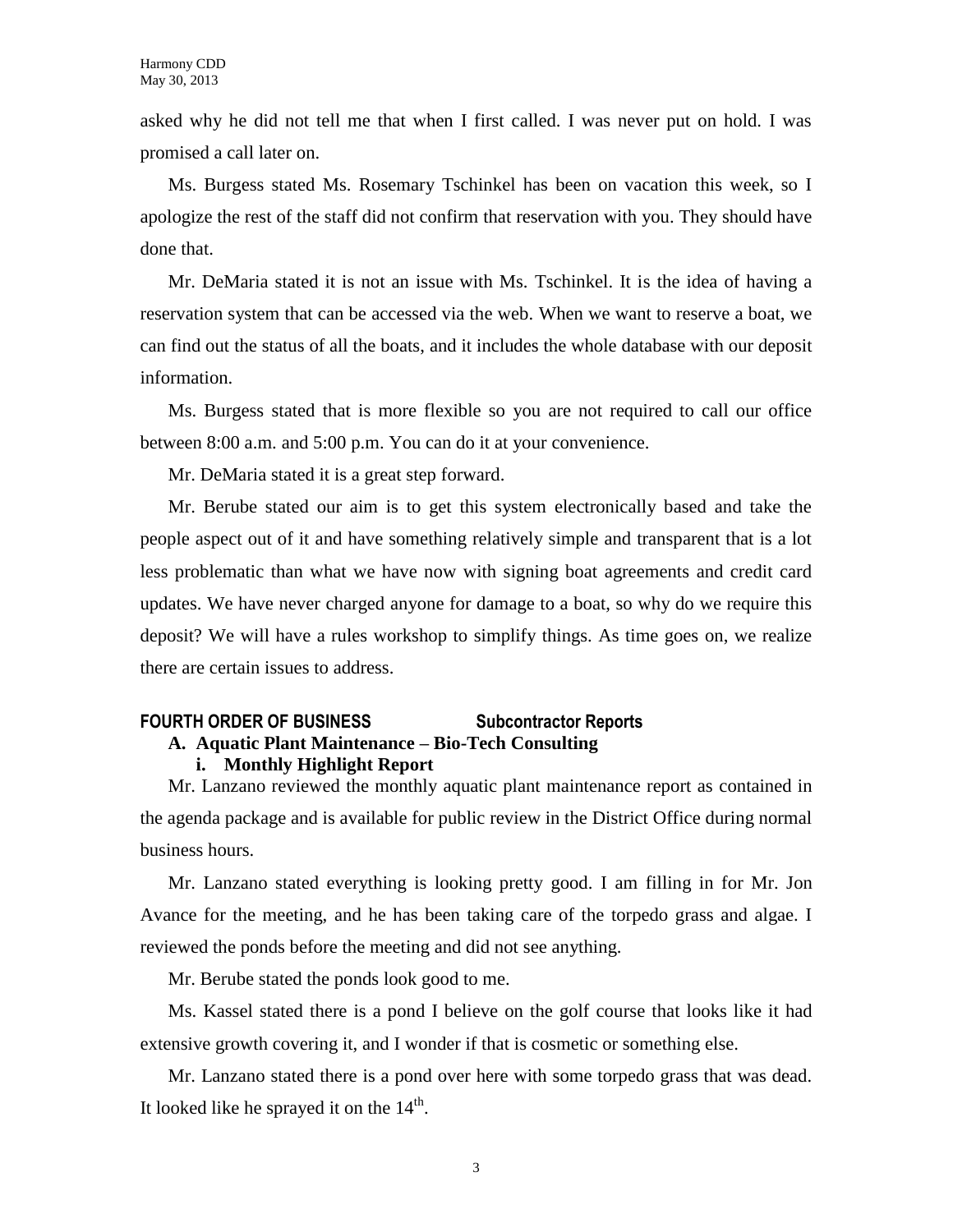Ms. Kassel stated what I saw was still pretty green, and I saw it yesterday or the day before at the edges of the pond, but it looked like it was coming into the pond a lot.

Mr. Lanzano stated I will treat them today so I will take care of that.

Ms. Kassel stated I do not know if it is cosmetic or if it is a problem. If left unchecked, it will cause problems.

Mr. DeMaria asked is the intent to keep the grasses high around the ponds? We were getting a lot of alligator activity, and I have seen a lot of alligators come up on the tee boxes and other areas. There is a lot going on with alligators this time of year. I notice that we have a lot of grass growing up along the edges of the ponds. Is that intentional?

Mr. Golgowski stated it is intended to keep them in a rough state, but it is probably time for a seasonal mowing of the banks before we get too much into the growing season. We will get them mowed.

Ms. Kassel stated it is somewhat intentional to have higher grass around the edges. First, it catches a lot of garbage before it goes into the ponds, where it is easier to retrieve. It also acts as a filter for runoff coming into the ponds, so they absorb the fertilizer and other chemicals to prevent them from getting into the ponds, which will cause problems. That is the idea behind it.

Mr. Berube stated some ponds have been clear cut, and I think aesthetically it looks a little cleaner, but it is hard to tell what it does for the water quality. Water quality is a long-term issue and it is hard to measure. You have seen ponds in different states. Some are clear cut all the way to the edge, and some are allowed to grow. It is a moving experiment. Overall, they all look pretty good.

Ms. Kassel stated the idea was not only to have some growth for filtration but also for a wildlife habitat.

# **B. Landscaping – Davey Commercial Grounds Management**

### **i. Monthly Highlight Report**

Mr. Rinard reviewed the monthly landscape maintenance report as contained in the agenda package and is available for public review in the District Office during normal business hours.

Mr. Rinard stated for the most part, we are tracking pretty well. For fertilization, the report shows this week, but it has been moved to next week mostly due to rain and weather conditions. There are three specific areas—the soccer field, the large dog park on Cat Brier, and some spots in Town Square—that have some nagging weeds within the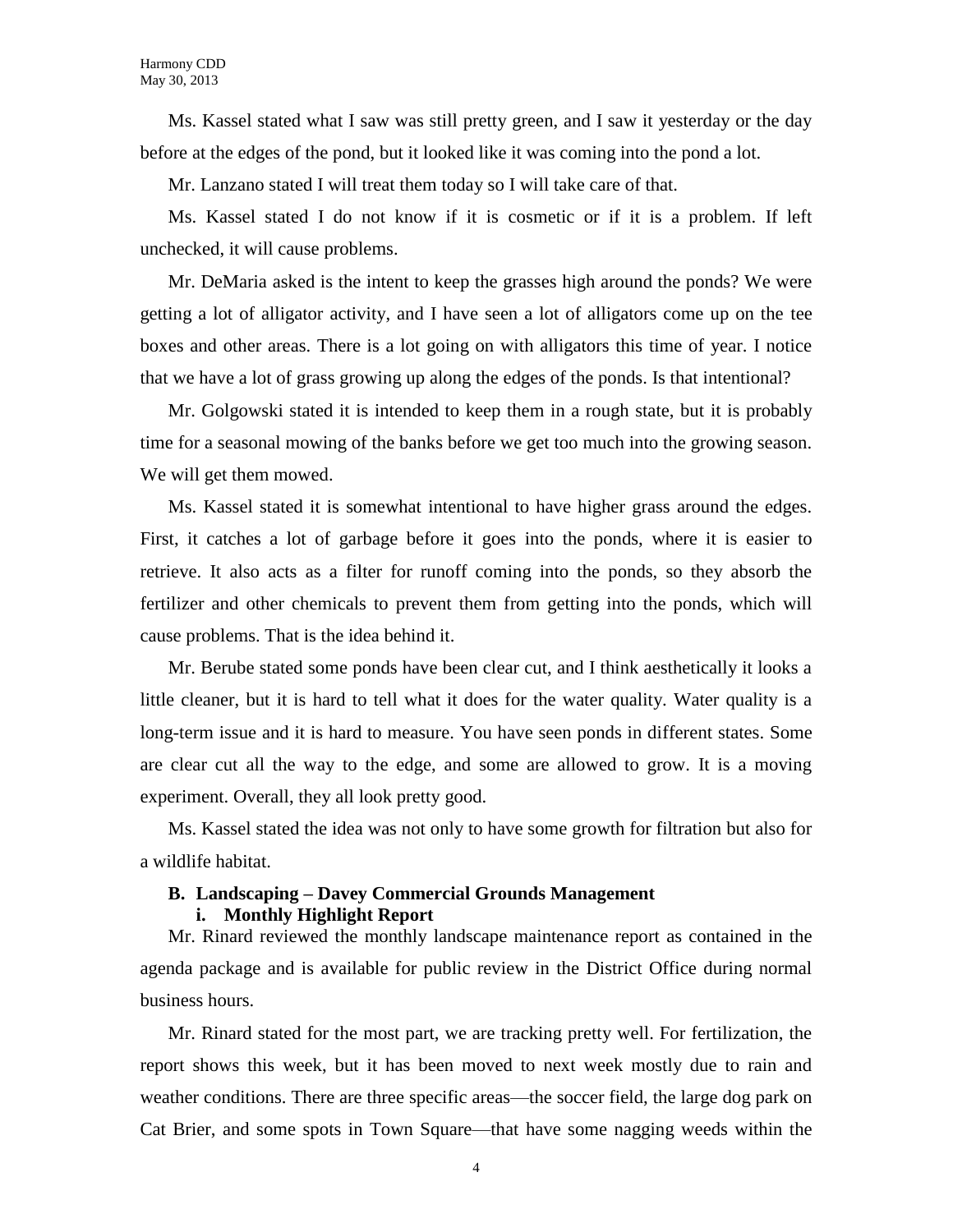turf. We have performed some applications, and Mr. Rukkila has done some supplemental applications. We are seeing sketchy results right now, and I am not sure why. We are working on a resolution on that. It might be rates. Typically this time of year when the temperatures increase, we reduce our rates. Maybe the technicians are reducing them too much so that the rate that is being applied is not enough to be able to affect those target areas. Everything else is pretty routine. Last month there were some concerns expressed over where we were. As a general summary, there was a feeling that we were getting behind in some areas. Mr. Berube and I met the beginning of this month and discussed those items. He expressed the concerns of the Board as well as residents in the community. We have taken that to heart, and I think over the last four weeks, you have seen improvements. We will continue to move those things along and stay active on that. Hopefully this is just a blip on the screen, and we will keep moving forward.

### **ii. Tree Trimming and Other Landscaping**

Mr. Rinard stated we have two aspects going on: the canopy work that is part of normal maintenance and a modified class 1 pruning throughout the community. For whatever reasons, we have not been able to stay on schedule with the tree canopy work. We targeted the modified pruning to happen in the fall and winter months when the foliage was down and the trees were dormant, partly so you can see what is going on with that work and see the progress. At this point, we picked up the pace for the elevation trimming. We will address the areas today that Mr. DeMaria mentioned. Regarding the modified pruning, I would like to suggest that we defer that work and move it to later this year. We need to take care of first things first and do that work later in the year.

Mr. Rinard stated we completed the west entry landscape. The Lakeshore Park improvements are not complete and we have some additions to finish next week. There are some street trees being installed next week, and we may end up expanding that a little more beyond the original scope. Those trees are designated for Cupseed replacements, as well as a tree at the main entrance and a couple additions to the Lakeshore Park improvements.

Mr. Berube stated you mentioned finishing the pruning later in the year. Does that mean winter?

Mr. Rinard stated yes, essentially, when the trees go dormant and the leaves drop. I think the question for us at this stage, now that the trees are fully flushed and the work that is involved, much of it is interior trimming. I do not want the question to come up

5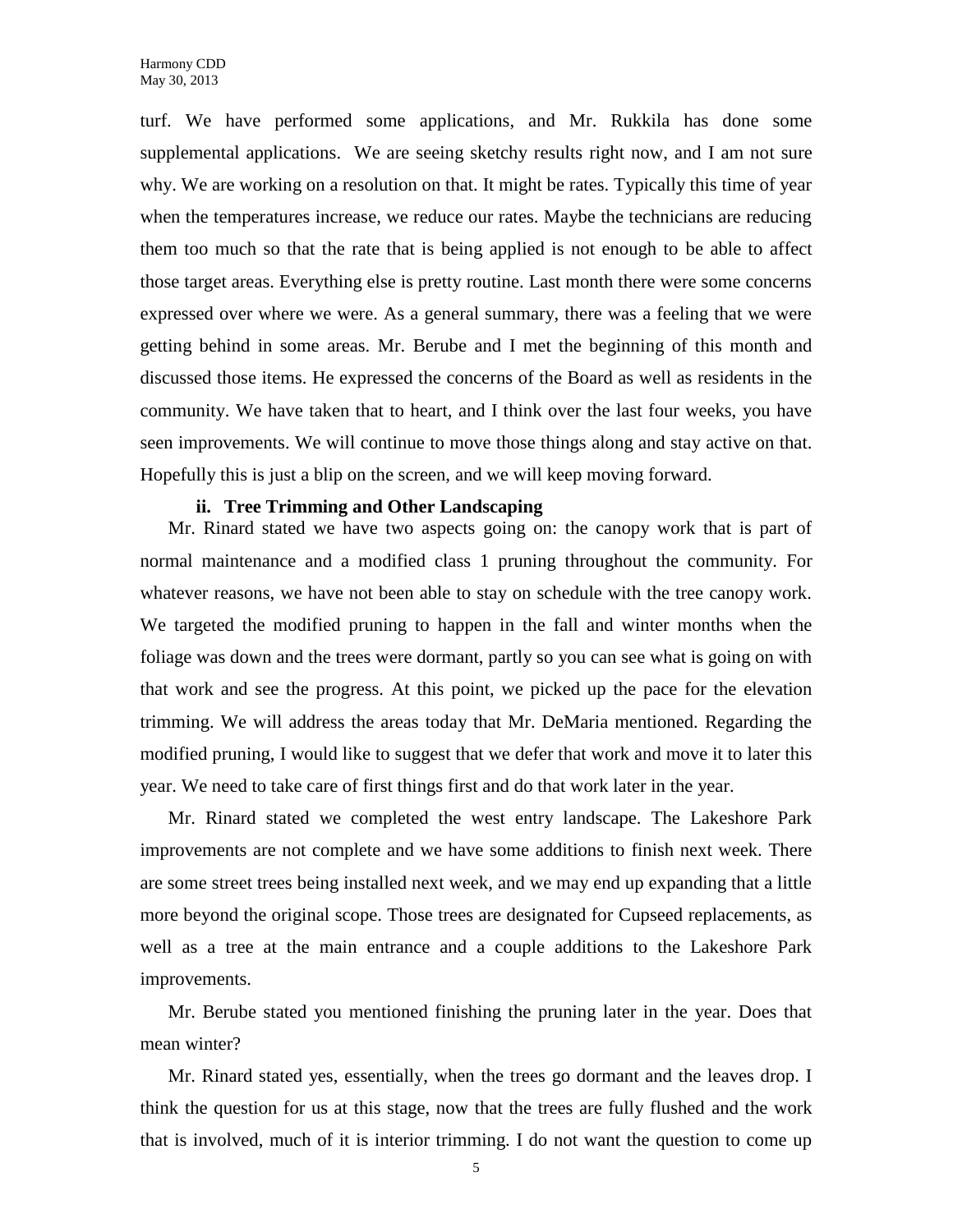when we submit invoices and say the work is done that you have any question whatsoever that the work was done. I think historically, the Board, the residents and the community have become used to seeing that work done during that time of year. I think we should keep the same schedule.

Mr. Berube stated I am fine with that. Certainly there is a learning curve here, and this is the first year you have been here for a project of this scope within this community. I think there has been some learning on both sides. I am fine stopping the modified pruning but raising the elevations where they need to be, and then we can revisit the entire street tree program again in the winter. I think that only makes sense, and I expressed that to Mr. Rinard last month. We watch the crews doing a lot of work trying to clean up these trees because they are flushed. I watched them several times, and I think waiting is a good idea.

Ms. Kassel stated essentially we are saying that we have a contract with them that they have been working on but they have not completed, and we are deferring the completion of that contract until later this year.

Mr. Berube stated the reality is, in my mind, there will be a restart this winter.

Ms. Kassel asked is that a restart with a new contract?

Mr. Rinard stated we will hold to where we are as far as that is concerned. It is basically a deferment, which is how I see it.

Mr. Berube stated effectively we had several hundred trees trimmed for free this winter because by next winter, they will need to do most of that work again.

Mr. Rinard stated those trees will not be as heavy. Plain and simple, we botched it. We did not get the work done in a timely manner.

Mr. Farnsworth asked will the billing increase?

Mr. Rinard stated I do not see it increasing. I do not know that I can stand here and say that for sure, but I can say the chances are very well that we can hold to the same price.

Ms. Kassel stated my biggest concern is, the purpose in thinning the canopy is to let air through for when hurricanes pass through. If the trees have not been trimmed when we have contracted for them, that means we may lose trees that are maturing. I do not know what we do about that.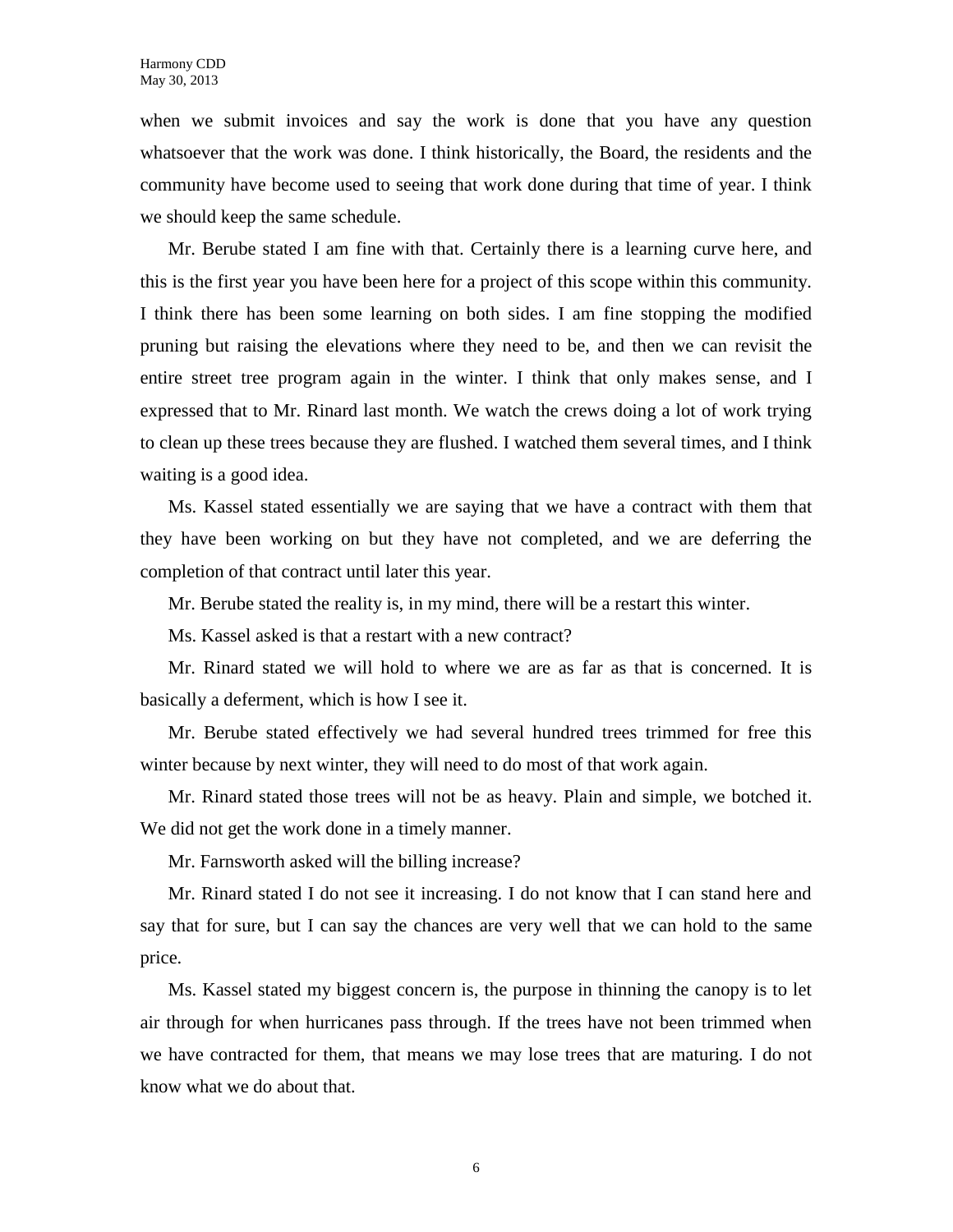Mr. Rinard stated I do not know that you have anything at great risk. Historically, you have done ongoing pruning. I think the discussion we had when we presented the proposal to the Board was whether or not they needed to be done this year. There was discussion about rotating it on a two-year basis or three-year basis, whatever your desire is and what your budget supports. It is not something that necessarily has to be done on a year-to-year basis. The trees that you have here, and from my experience with stormdamaged trees, we run the risk of maybe having trees laying down. There is a risk, but I do not think even under a modified pruning that you will eliminate that risk entirely.

Mr. Berube stated I appreciate Mr. Rinard's straightforwardness and honesty. I am absolutely fine with revisiting this later in the year. I would like to see us start earlier in the fall.

Mr. Rinard stated yes.

Mr. Walls stated my concern with the hurricanes is one thing. But we have certain trees on a two-year cycle. If we did some and waited until winter to do more pruning, then those trees are now off that cycle. Now we have three areas that have different trimming cycles, whereas we had two cycles before. It just gets harder to manage. I think waiting until winter is a good idea, but I would like to revisit how we do this and when we do it. He cannot guarantee the price right now, so we will look at the price and service and those kinds of things specifically for this tree trimming.

Ms. Kassel stated from my point of view, he is requesting to defer a contract that we already approved, and we have an agreement. I do not see why the price should differ. It is a contract that we have together that you began but have not completed. I am not sure why the price should change.

Mr. Rinard stated if we consider this from a deferment standpoint, then I will hold the price.

Mr. Berube stated we will discuss this in October or November. The point is, the project will stop right here and we will discuss what things look like in October.

Mr. Rinard stated our focus will continue to be the elevations and canopies for now.

### **iii. Neighborhood Landscaping Improvements**

Mr. Rinard stated Ms. Kassel and I had the opportunity to meet to discuss specific areas of neighborhood improvements. We spent the better part of a morning a few weeks ago walking Cat Brier and some of the neighborhood parks. I have a good understanding of Ms. Kassel's perspective. I have some ideas to introduce, primarily native landscape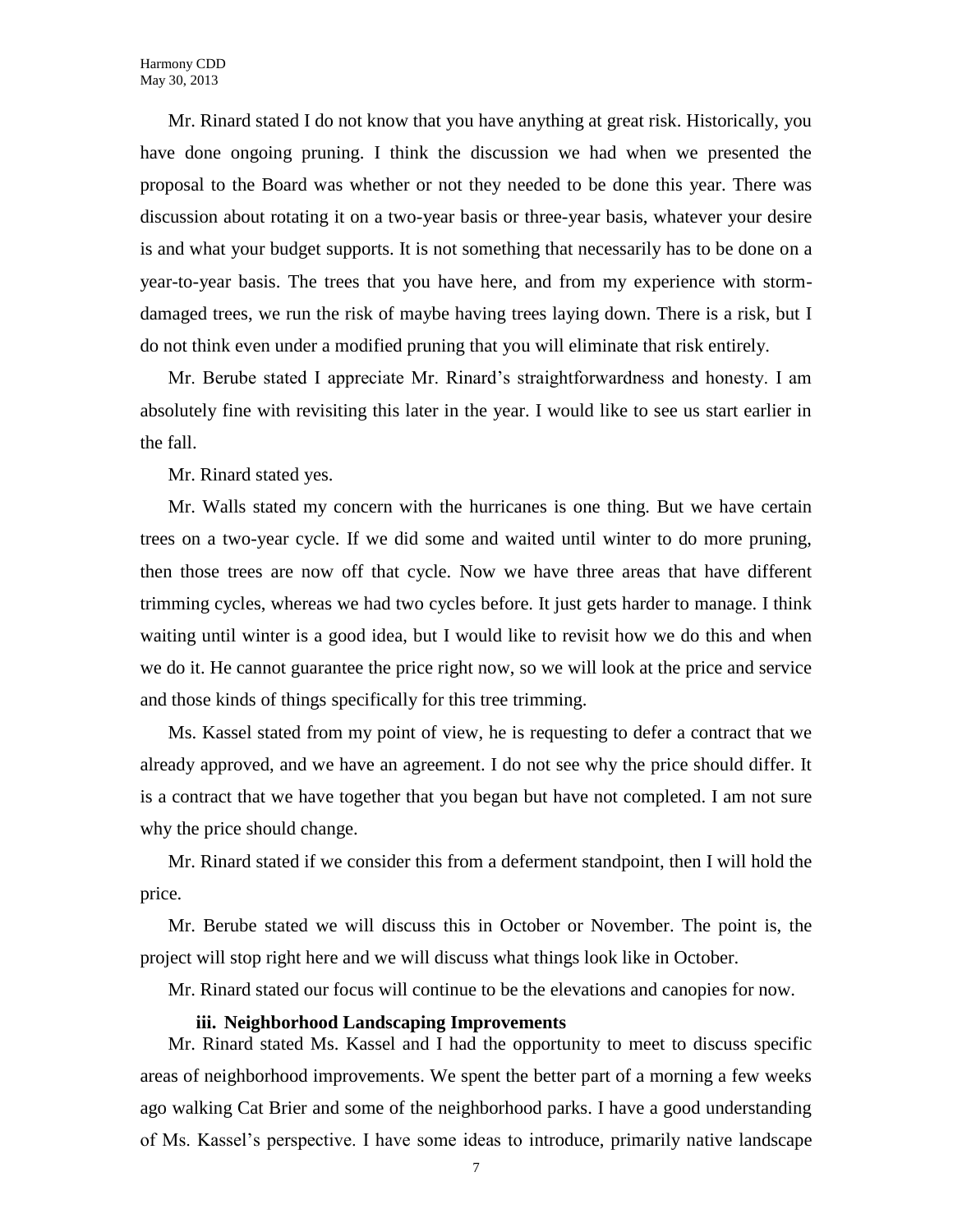and some color within these areas. I am about 60% or 65% through that process right now. I do expect to have a proposal for the Board next month. With that proposal, as we discussed, it will be pretty encompassing. One of the things we discussed was the budget, which may not necessarily support it but perhaps it can support breaking it out and doing a little month-by-month.

Mr. Berube stated the work that we originally discussed was a replacement for the \$8,000 that we budgeted for the circle at Schoolhouse Road. I think the budget for these projected improvements is \$8,000.

Ms. Kassel stated no, the \$8,000 was originally just for that area. We decided that we could spread that around and that area looked acceptable, and we had more money in the budget, about \$12,000 or \$15,000 that we can use for these general improvements for landscaping. We would do it on a phased basis, taking materials from areas that are really full and dividing them up so we can use plant materials we already have in other locations and doing it in a cost-effective manner over a period of time. That will allow areas to be filled in but we will not go over budget.

Mr. Berube asked is there an estimate of this general upgrade?

Mr. Rinard stated we are in that process, and right now the process is more design related. We originally put numbers together for fillers and going with the material that is there. Now we are changing a little bit, and that is really where the time is involved, incorporating the right material in the right locations. I am not that far along to be able to provide any dollar figures.

Mr. Berube stated the reason I ask is because of a conversation I had with Mr. Rukkila last week. There are many smaller places, such as the planter island behind the soccer field, where there are widespread areas of brown mulch. I was contemplating asking the Board to look at areas like that, which might cost \$200 or \$300, and just have you put in some flowers and spruce it up. I was thinking of asking the Board to give approval to Davey for a couple of those projects every month.

Mr. Rinard stated those are the kinds of areas that we are encompassing in our focus.

Mr. Berube stated we will look for the proposal next month. There are some areas that need sprucing up. The mulch is acceptable, but it needs more color in some of those brown places.

8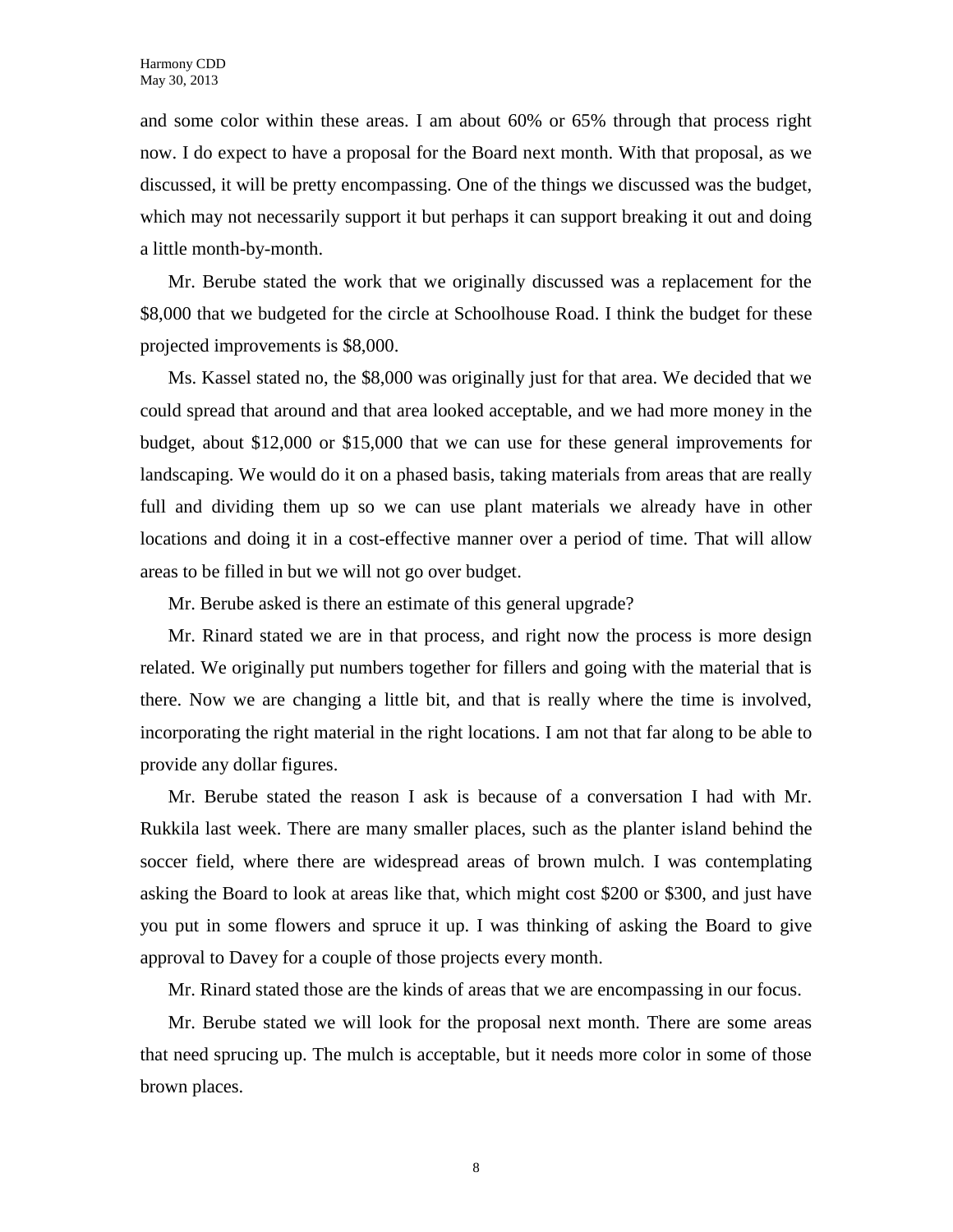### **iv. Mulch**

Mr. Berube stated the mulch tends to settle in or sag in. It looks skimpy in many areas. When it first goes down, it is beautiful. I think I remember Mr. Rinard saying it will settle in so it does not blow away.

Mr. Rinard stated that is correct, it will start to tie together.

Mr. Berube stated that sagging in does not look very good.

Mr. LeMenager stated I think it looks great.

Mr. Berube stated it does when it goes down, and maybe certain areas were planted thinner. We will have another mulching cycle in the fall.

Mr. LeMenager stated I thought the purpose of using this recycled material is because we do not need to use more.

Mr. Berube stated there will be some touching up that needs to be done. It is just something to consider. It is the only downside. There are a number of tree rings that need some touching up.

Mr. Walls stated I have received comments from several people in the community. The number-one comment is the smell. At least 10 people told me when it was installed at Lakeshore Park that they cannot stand it because it has a manure-type smell. I think many people are used to the sweet, pine smell, so they were taken aback by this smell. Recently, I have received comments that it loses its color pretty quickly. It is so fine in its composition that it starts to look like the dirt. If you are looking at the bed from far away, it looks like there is no mulch there at all. It looks like it needs more mulch.

Mr. Rinard asked in that area, was it tightening in?

Mr. Walls stated that is exactly what it was. Those are the comments I have received so far.

Mr. Rinard stated I am happy to hear your comments.

Mr. Walls stated I think it was a good idea to use it based on the benefits we heard during the presentation. I am not sure if we are getting all those benefits.

Mr. Rinard stated I will bring him here and do a review.

Mr. Berube stated that is fine, but the problem becomes when it settles and it gets below the grass level. People look at it and think it is just dirt, without looking at it very carefully. That puffiness aspect is key to the visual appeal. Plant material loves to grow in it, weeds and grass right on top of it.

Mr. Rinard stated mushrooms also seem to grow in it.

9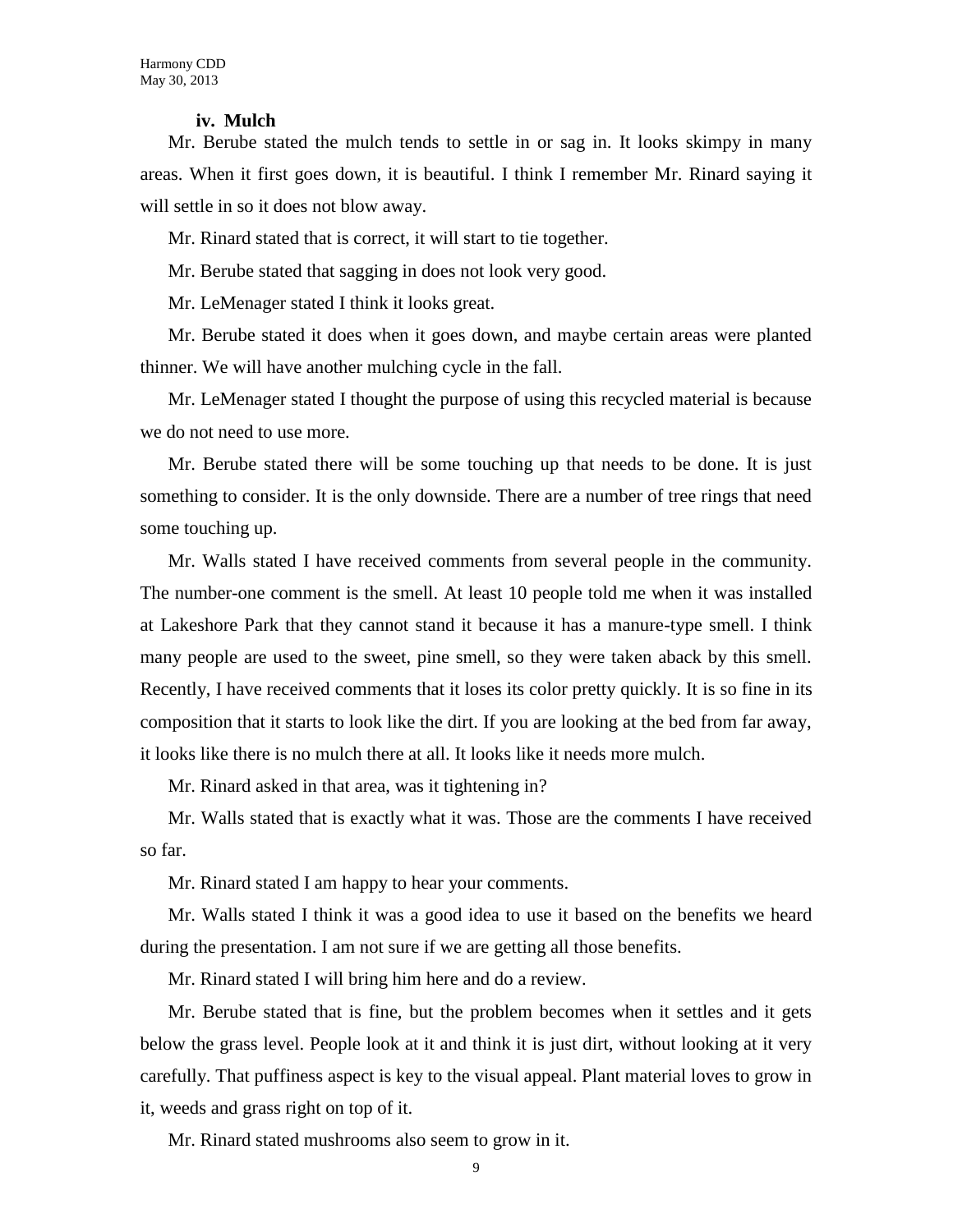Ms. Kassel stated what I have noticed is that the mulch has a tendency to come together in large clumps. It appears that a lot of the moisture and watering we are doing is watering this layer of mulch, and that might be preventing the irrigation from getting below the mulch to the plants. It is something we should look at. Next time you are looking at the mulch, maybe you can dig down a little to see what the moisture level is below the mulch a couple inches below the soil.

Mr. Rinard asked is there any particular area where you have noticed that?

Ms. Kassel stated where I really noticed was in Town Square, maybe around a light pole or the base of the tree where I noticed there was a large clump that had gotten knocked. There was a mass of mulch with very dry-looking soil below it. I realize we are not watering light poles, but it concerned me.

Mr. Berube stated this is not all negative; it is just a learning curve.

Mr. Rinard stated I understand that. We have brought the odor issue to the manufacturer's attention. They told us they are working on that because the crews putting it down have made similar comments, as well. It is good to have that feedback because this is in the early stages and can be considered somewhat of a test in the process. As we presented at the time, we have some experience with it, but it is good to get additional feedback to improve it in the future. I appreciate the feedback.

Mr. Berube stated we see Mr. Rukkila out working all the time, which is different from most landscape supervisors. That is a very positive thing.

### **C. Dockmaster/Field Manager**

### **i. Dock and Maintenance Activities Report**

Mr. Haskett reviewed the monthly field activities report as contained in the agenda package and is available for public review in the District Office during normal business hours.

Mr. Haskett stated the small pontoon was returned to service on May 24, which was a day later than I anticipated. The sailboat should be back in the water next week, possibly June 7. They were replacing a jib sail and the rudder bracket as well as a few other items.

Ms. Kassel asked did we purchase a sail cover that was supposed to protect it?

Mr. Berube stated no, we declined purchasing it because if I remember correctly, the sail cover cost more than the sail. I think the sail was \$500 and the cover was \$800. It did not seem to make sense.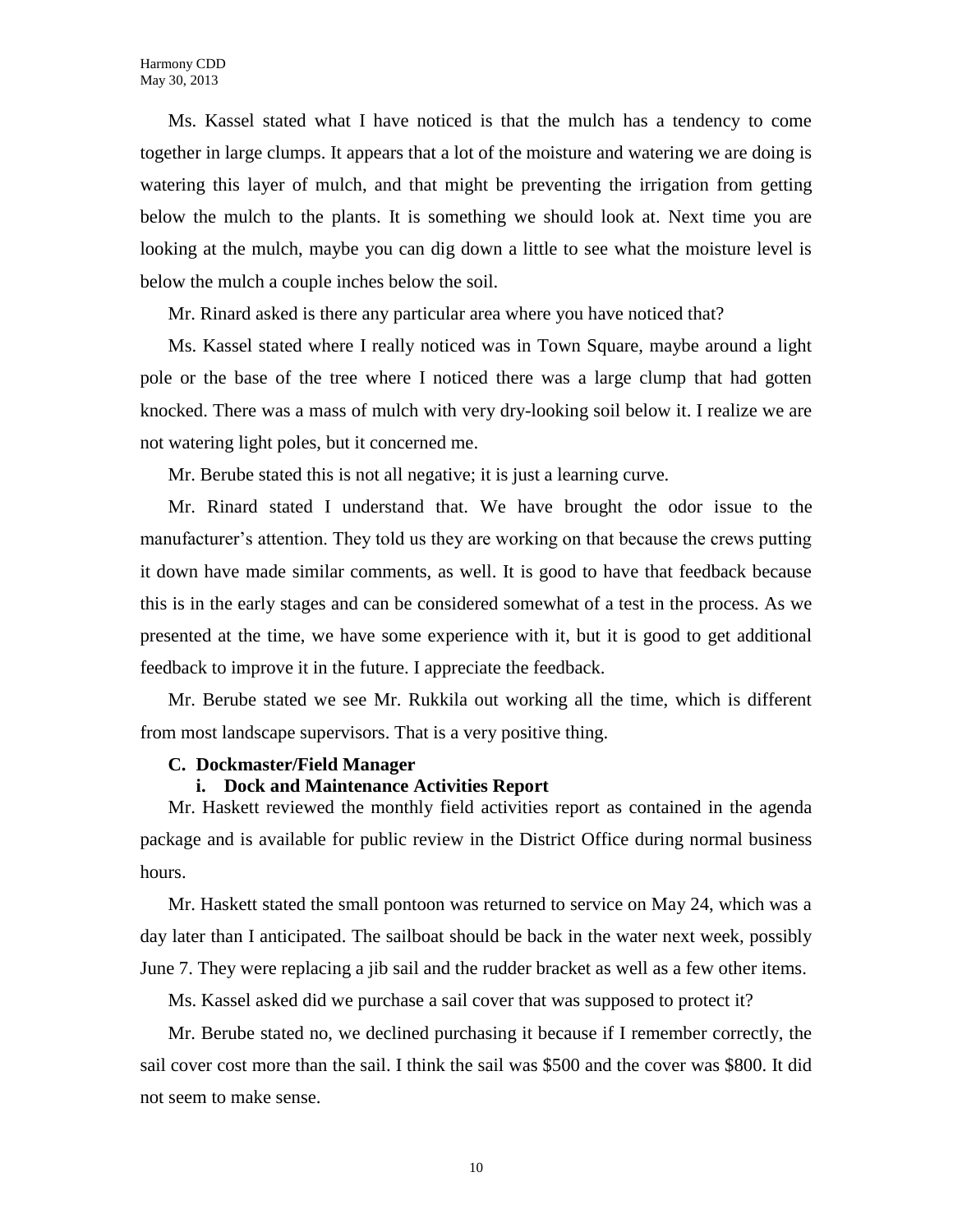Mr. Haskett stated a lot of residents have been requesting use the sailboat, so we want to make sure it is operational.

Mr. Berube asked is there an estimate of the repairs?

Mr. Haskett stated about \$800. Mr. Paul Calabro has been doing the boat orientations and those are going quite well. He had 10 attend the one on May 11 and five or six the time before. They all start reserving boats right away, so that is good to see.

Mr. Berube stated Mr. Calabro seems to enjoy the boats.

Mr. Haskett stated yes, he does.

Mr. Berube asked should we be directing him more towards boats and having him be the dockmaster?

Mr. Haskett stated I think the goal is to keep everyone cross trained.

Mr. Berube stated yes. Some people like the water more than others, which is my commentary, and Mr. Calabro seems to fit in well there. I know there are always other things to do. As the staffing level continues to increase, I totally agree with cross training. I just noticed that Mr. Calabro seems on top of the boats and the fishing events.

Mr. Haskett stated some of the dirt was removed at the dog park for the swing set. The set is down there and we dug the footers. The concrete is on the back of the truck, but it rained yesterday, so that is delayed. We should have the site prepared and finished by next Friday. We also completed the irrigation at Lakeshore Park. It took a little longer than expected because we had to shift some resources around to keep the other duties going, as well. That work is done and is on Maxicom. We lost one tree but we believe that was from having it transferred and it did not hold together very well. Very large trees need to get the water they need, and I have not seen any decline.

Mr. LeMenager stated it looks fabulous. I wanted to compliment the Davey staff on the equipment they had to move the trees. It was incredible.

Mr. Berube stated you can see why they are called the Davey Tree Expert Company.

Mr. LeMenager stated they planted the trees in one step. It was most impressive.

Mr. Berube asked did they actually drive it from Jacksonville?

Mr. Haskett stated yes.

Mr. Berube stated it is the only way to move a tree.

Mr. Haskett stated yes, the survival rate is very high doing it that way.

11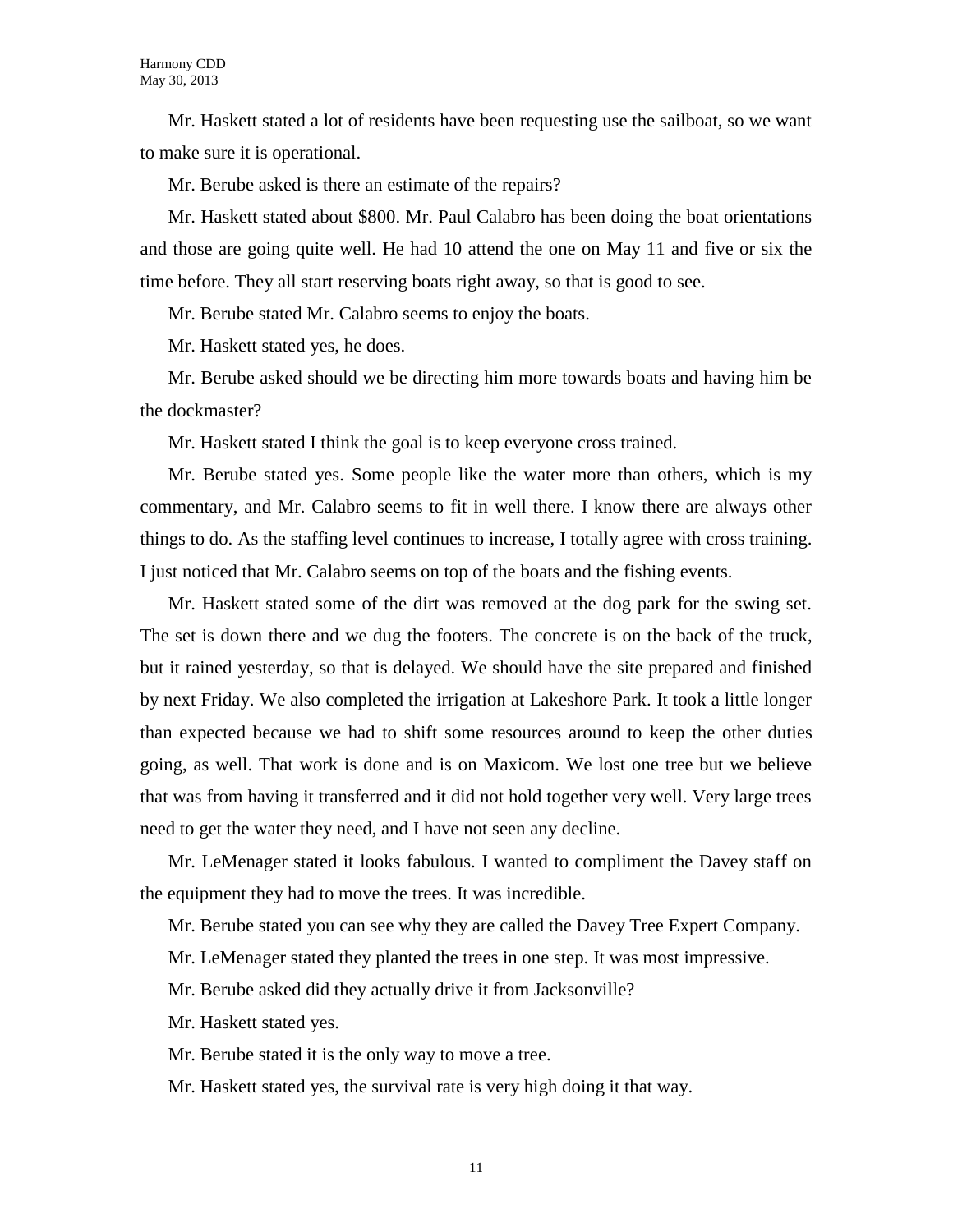### **ii. Buck Lake Boat Use Report**

Mr. Haskett reviewed the monthly boat report as contained in the agenda package and is available for public review in the District Office during normal business hours.

Mr. Berube stated we had a similar number of trips this month, down a little but still good numbers. We had a lot of windy days and other weather issues.

Mr. Haskett stated we also asked Ms. Tschinkel to document when a boater had to be rescued: running out of power, a boat breaking, running ashore, or whatever reason. All that is now documented so you can see the rescue boat is not sitting there idle.

Mr. Berube asked do we run that rescue boat on a regular basis?

Mr. Haskett stated yes.

Ms. Kassel asked how many did we have in the last month?

Mr. Haskett stated I do not recall the total number, but there were four recently, two of them on Sunday. Not all of the trips are technically for a rescue; sometimes they are for support.

Mr. Walls stated I did get shut out one day. I tried to call for a boat and none were available, and it looks like that happened to a couple other people, as well.

Mr. Haskett stated yes, those showed up on the list.

Mr. Walls stated it is nice to see them notating that.

Ms. Kassel stated I would like to see us encouraging people to use the canoes and kayaks.

Mr. Berube stated when you see 10 people have signed up for boat orientation, that tells us the population is growing. Looking at the number of new rooftops that are going up, the population is increasing, so obviously we are going in the right direction. I think it is good for all of us. That means the boats are in demand and when they are all in use, that is why they are there. They belong to the people.

Mr. Haskett stated we just need to find an easier way for them to reserve them.

Mr. Berube stated the ease of getting a boat has made things better. We need to consider loosening the rules for a lot of things here. Perhaps we can discuss that at a workshop someday.

### **iii. Boat Reservation System**

Mr. Haskett stated I have been continuing to look at different options, and we are tweaking what we think will be a good product to bring to you, and we will bring everything to the Board, including costs. The goal is to have it web based where a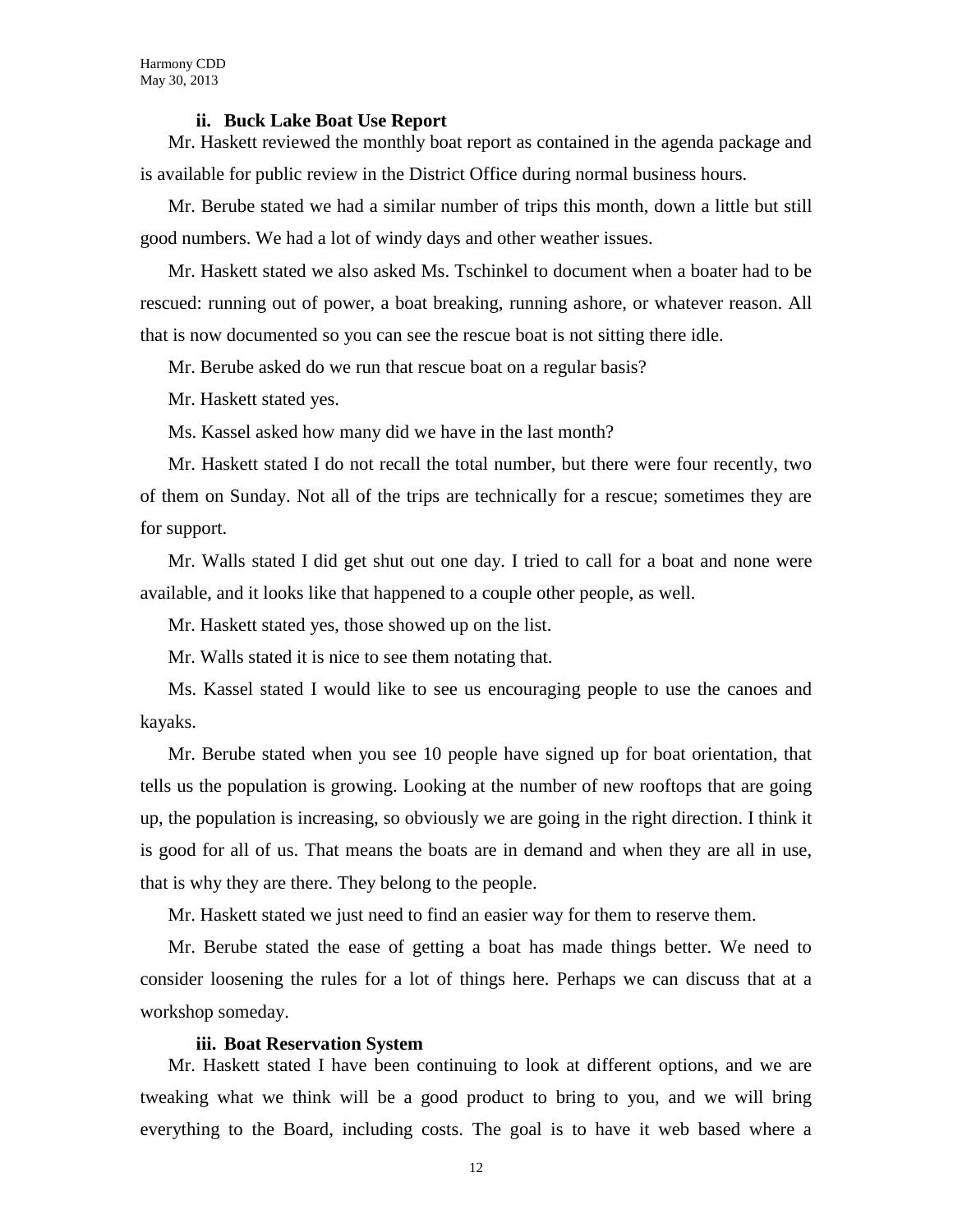resident can do everything from reserving a boat to registering for access swipe cards at one time with all their information. There will be no extra steps or any driving around town to get that accomplished. They can go online to reserve a boat or see if a boat is available. They can be added to a waiting list if there is a cancellation. Staff can see that the resident has electronically signed the agreements and forms, so it will make it more paperless. I have stacks of paper in my office with all the daily use agreements, and it gets rather monotonous with the same residents who go out fishing and having them sign the documents. If it can be done on the computer, that will make it easier. It will also track the usage and other things with some accuracy. On occasion, there are mistakes on the use report, but we all make human errors from time to time. Hopefully it will make the process easier for all the residents to reserve the boats and increase the ridership.

Mr. Berube stated the first time Mr. Haskett discussed the reservation system, there was a general reference to cost of about \$150 per month. Are you still anticipating that is a good number?

Mr. Haskett stated yes, if we go with a system like that. I want to provide a couple different options. One is based on a monthly fee where the program is web based. There is another one that is more of a server-based combination where it would not be a monthly fee. I am trying to avoid monthly fees.

Mr. Berube stated I was going to suggest trying to avoid monthly fees, which have a tendency to increase. The way computer programs work is, they get you all set up with a nice price for the first year or two of the contract. Then it comes to the end of the contract and we realize it did not work out the way we wanted, plus if we use it a lot, the expense will triple, and we are stuck paying it if we want to keep using it. I was trying to avoid getting into that, so I am glad Mr. Haskett is also considering that aspect.

Mr. Haskett stated I do not think it is in our best interests to continue with monthly fees like that. I will provide options at the meeting next month. We need to get it initiated.

Mr. Berube stated our webmaster is at our meeting today. Are we trying to reinvent the wheel? I do not want to put down Mr. Haskett for the work he has done. Ms. Burgess has heard the discussions and read the meeting minutes prior to today. Is this something you can do in-house with your office? I do not mean necessarily for free, but would this reservation system be something you could handle?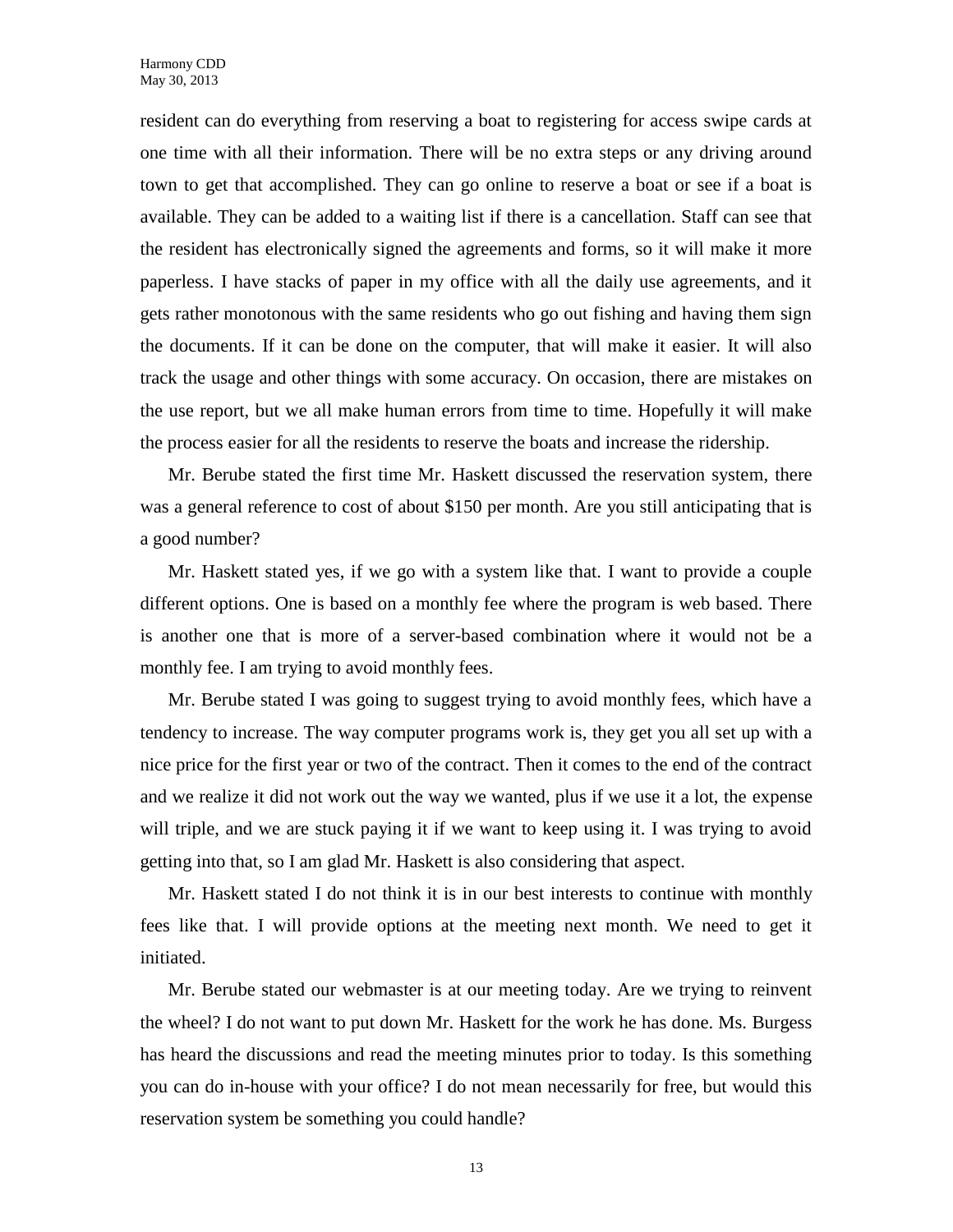Ms. Burgess stated how the website works for various items, like the counter, is through what is called a plug in. I download the plug in, I activate it, and it just works. I do not really do anything for it. I could look to see if there is a plug in that may do something like this, but there would be a lot of input because it will not know what boats we have. I can work with Mr. Haskett and see what he is looking at and what I may have available. I am sure we can avoid the monthly maintenance fees, but there may be a onetime program purchase fee, and then we just use it however we want.

Mr. Berube stated the reason I asked is because we are talking about a web-based program, whether it is web based or server based. It is going to go somewhere on some website. We already have a website.

Mr. Walls stated Mr. Haskett is going down the right path. This has to be custom made because we have our database of people and users and those kinds of things. Now he is talking about access cards, which I think is a really good idea. How it works is, you develop that product and then you find a place to store it.

Ms. Burgess stated I can simply put a link on the website for people to click to reserve a boat, and it automatically takes you to what Mr. Haskett has set up.

Mr. Berube stated it will be on the Harmony CDD website, whether there is a program contained in it or there is a link. I just do not want people to have to go to several websites to do this.

Ms. Burgess stated I agree.

Mr. Berube stated we will wait until next month and see what is available to do a nice integration.

Ms. Burgess stated I think what Mr. Haskett is working on will work better than anything I might be able to find.

Mr. Berube stated that is fine.

Ms. Burgess stated Ms. Kassel asked if it was possible to get a form on the website, and I did not find anything that worked, and that is something that should be relatively simple to do. This would be a lot more involved. I will talk with Mr. Haskett and see what we can do and what it will cost.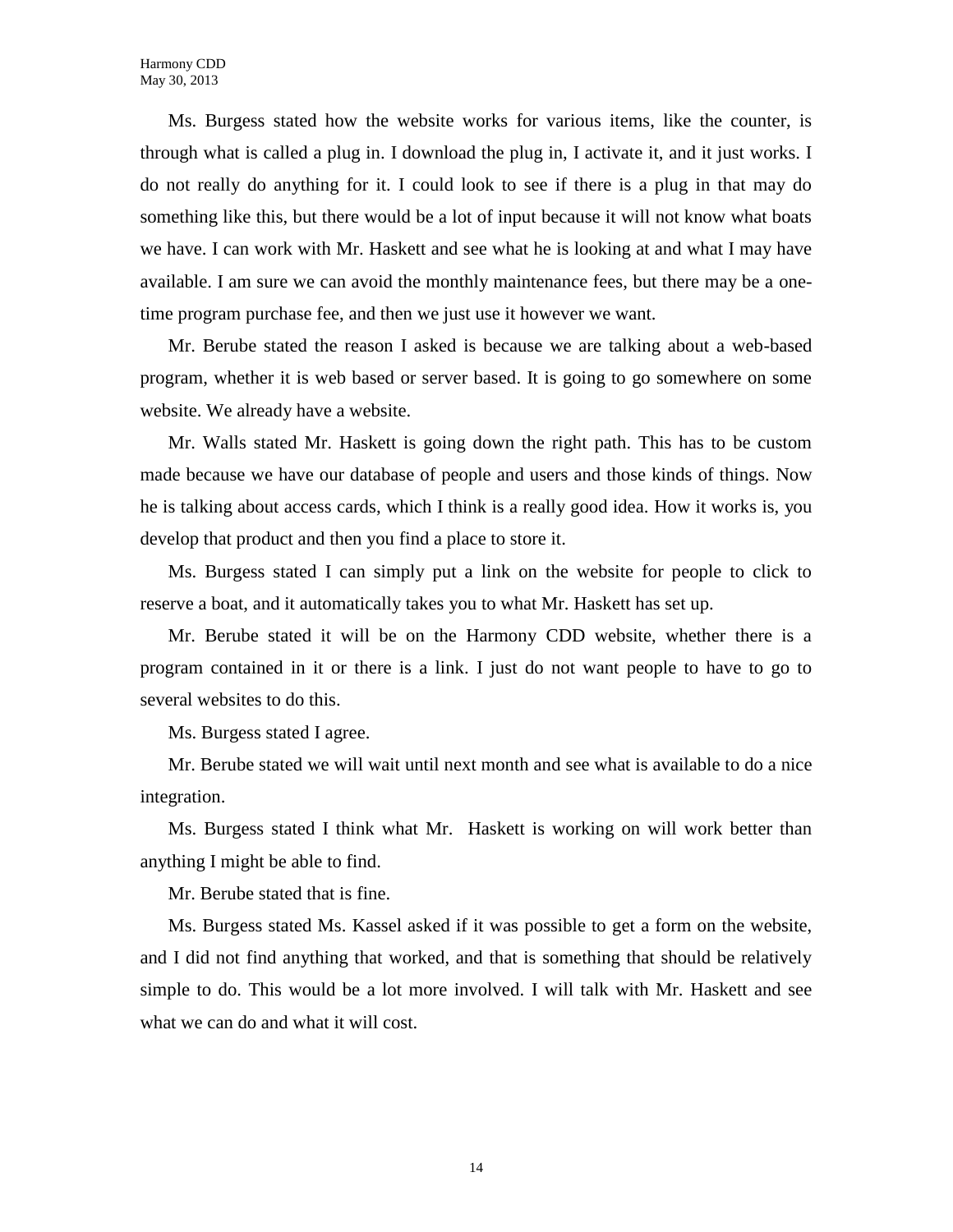### **FIFTH ORDER OF BUSINESS Developer's Report**

### **A. Irrigation Use**

Mr. Golgowski stated this issue was noted last month about a large amount of water used for irrigation since the beginning of the year, and the report shows it is true. Sometimes that can be explained, and it varies from year to year, depending on weather factors, expansion of zones, and so forth. Pretty universally from meter to meter, water use increased. We looked at rainfall comparing the periods, and there was less rainfall this year, which required more watering. We had also adjusted the controller settings to put out more water during the winter and to keep things looking green, so more water was used. We talked with Toho Water Authority (TWA) to see if they noticed anything amiss, and they did not, other than we were using more water. Mr. Mike Walker audited the settings of the system, and he recommended some changes to bring it back into a seasonal situation, which we are making. We did not want to shock everything and reduce it all way down. It is a process we are undergoing. As we go forward, I am hopeful that will come back inline again. It was a good observation.

Mr. Berube stated it dawned on me that when you are running water, you have electricity to power the valves. They do not really line up the water meters to the electric meters, but you can get fairly close. For most of the zones where water use was up, which was most of them, the corresponding electric meters were also up. I think our big concern was that we were dumping water from the mainline into the ground. All the evidence so far points to the contrary, that we are turning on valves and pumping water through sprinklers. We will see a large increase when the invoices start coming in for Lakeshore Park because that puts out a lot of water.

Mr. Golgowski stated we transplanted major trees, and they draw a lot of water in the beginning.

Mr. Berube stated there is good reason to have the water running, but this is a threeinch line. The overall effect is that we stayed green all winter for the most part, and we are still a little under budget. I think we have done a good job as a result of questioning it and looking at it. I just think we put a lot of water on plant material.

Ms. Kassel stated we adjusted some things.

Mr. Golgowski stated I think it is good to have everything looked at from time to time by Mr. Walker or someone like him who is an expert in this area.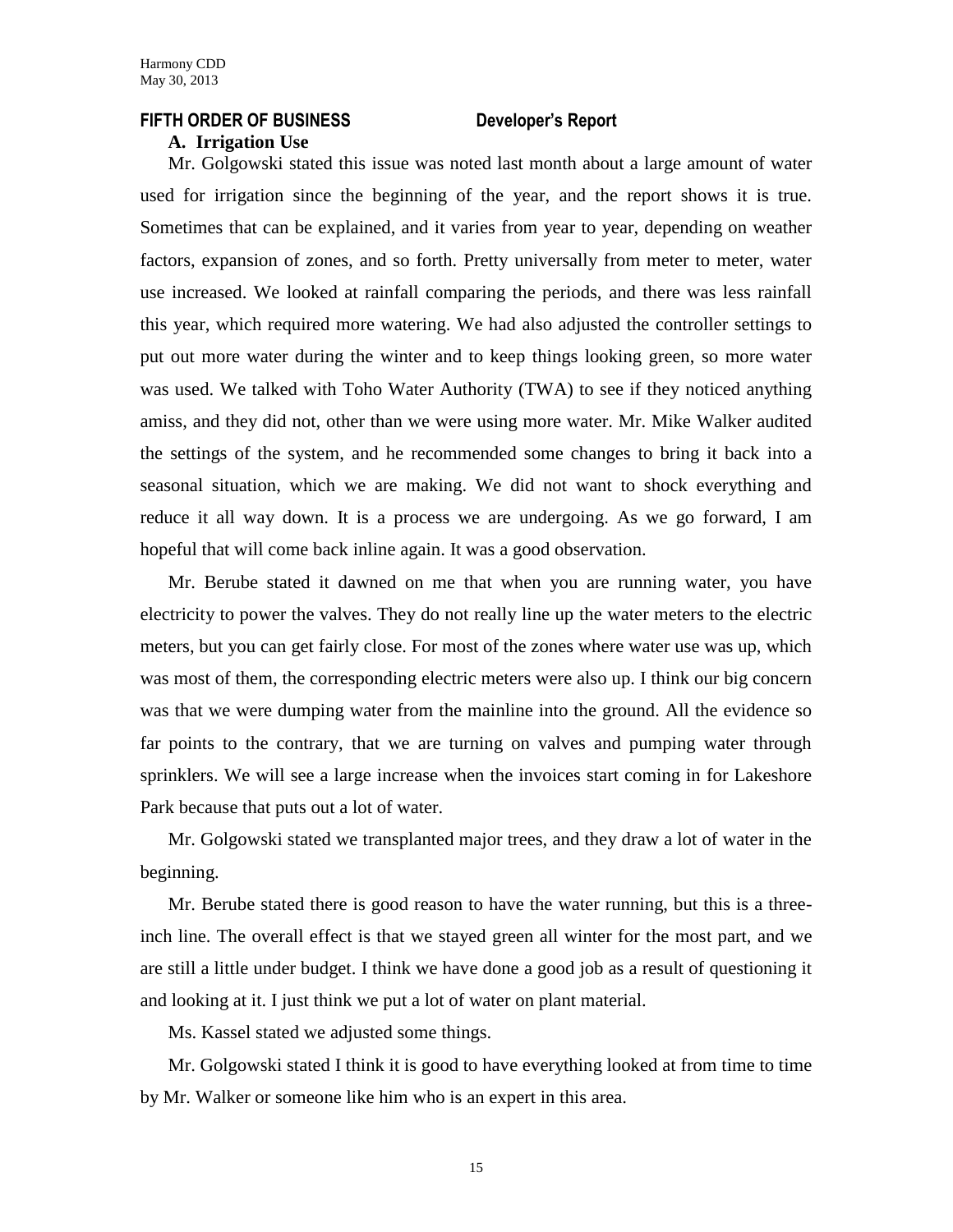Mr. Berube stated we have been in dry situations where we lost turf and plant materials, and I think we have been on a fairly good cycle over the past 24 to 36 months where I do not see any widespread dryness or things dying off. We do have a lot of plant material that is fairly mature and requires water. I think everyone did a good job looking at it and I think we are on the right track. There is no doubt we are using a lot of gallons of water. The alternative is having brown plant material.

Mr. LeMenager stated the alternative is natural.

Mr. Berube stated we have enough brown. We need some color.

Mr. LeMenager stated it is still natural.

### **B. Staffing for Employees**

Mr. Walls asked is this the first month that the development company is the official employer for the field staff?

Mr. Nicholas stated yes. It was a transition month for us as we transitioned the staff off Severn Trent payroll and onto ours. There were some delays with paperwork, but we are working through all that.

### **C. Development**

Mr. Nicholas stated we will have a builder closing in June, so there will be some visual cues that there is more activity. They will start a model home with the associated signage and banners and all the normal things you see with showcase homes. It is all positive but I wanted to give you a heads up you will begin to see some of that soon and throughout the summer.

Ms. Kassel asked are you referring to an entire parcel?

Mr. Nicholas stated the builder bought some lots in bulk and they will be going vertical very quickly.

Mr. Berube stated a month or two ago, we discussed balloons and such on CDD land. In light of what Mr. Nicholas just mentioned, if you need to put up some temporary signage on land that belongs to this District, I think in general you have approval for that.

Mr. Nicholas stated we are going on that assumption. There are checks in place in terms of County Code Enforcement, CDP and others. There will be a lot of signage and directional signage included as part of this development effort.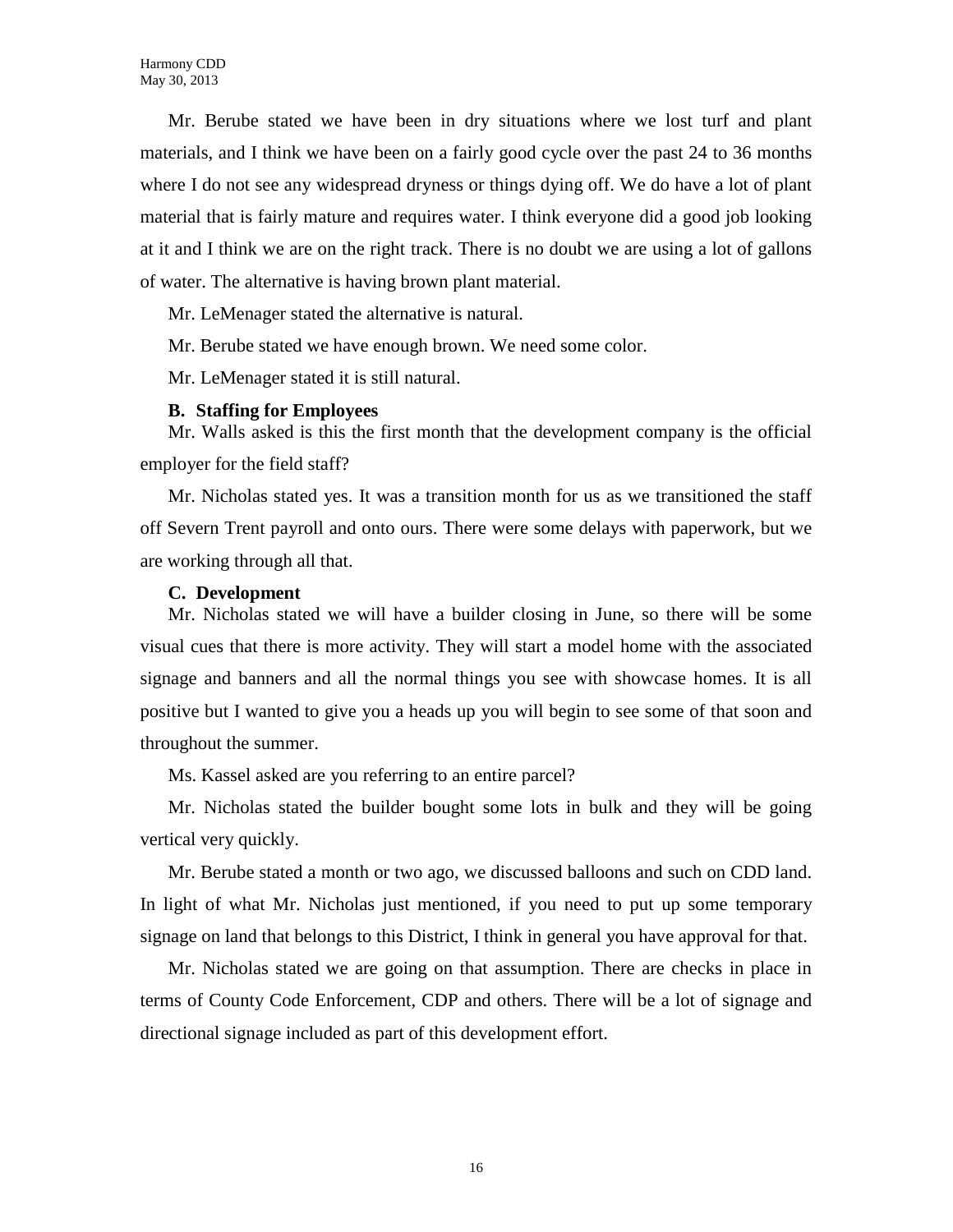# **SIXTH ORDER OF BUSINESS Presentation of Fiscal Year 2014 Budget**

# **A. Discussion of Fiscal Year 2014 Proposed Budget**

Ms. Burgess stated this is the time of year when we start the budget process. Most of you are very familiar with this process. Today we will be asking you to approve the proposed budget. Management is required to provide it to you before June 15, and we need at least 60 days before scheduling the budget hearing so that we can provide it to the County for their review, which we will do after this meeting. Staff worked with Mr. Haskett to include some of the programs that the Board and Mr. Haskett have been discussing. We are proposing that the public hearing be at the August meeting, which is typically when you hold this hearing. Mr. Gary Moyer emailed Mr. Berube regarding this budget prior to this meeting, and he recommends having a budget workshop just because we are looking at making some pretty substantive changes to this budget. If you look at the summary on the last page, with the budget that is being proposed, it includes a slight assessment increase. Mr. Moyer is requesting that the Board have a workshop to discuss the line items in detail and decide if you want to continue with those programs and have the proposed assessment increase. In that case, we have to notify all the property owners at least 20 to 30 days in advance of that hearing, which gives us plenty of time to do that. At the budget workshop, you can also decide if you want to reduce some programming in some other areas to bring in the assessments at the current level.

Mr. Berube stated the assessment increase is 2.16%, which is split in two ways. The operation and maintenance increases about 5% and debt service increases about 0.1%. The overall effect to the home owners is 2.16% in their assessment. To the average home owner, that is about \$60 per year. The effect on the budget is an increase of \$80,000 in the general fund. We can shuffle through all the line items, which I am sure everyone did. I can make about a \$26,000 change in the overall package going line by line, which is seemingly very insignificant. The other side of this is, a lot of money gets put toward reserves and other items, which is fine. We have been fairly aggressive and have agreed that we want to fund our reserves to a healthy level. We do not want to run out of money, and we have not yet. But the trend is getting closer to that equilibrium point. The line items in the budget look fine to me. We can move things around. The big question is if we want to have the 2.16% increase, if we want to reduce it to 1%, or do we want to have a 0% increase. Clearly, as we reduce the increase from 2.16%, where that money will need to come from is end-of-the-year fund balance reserves, which is fine. All of those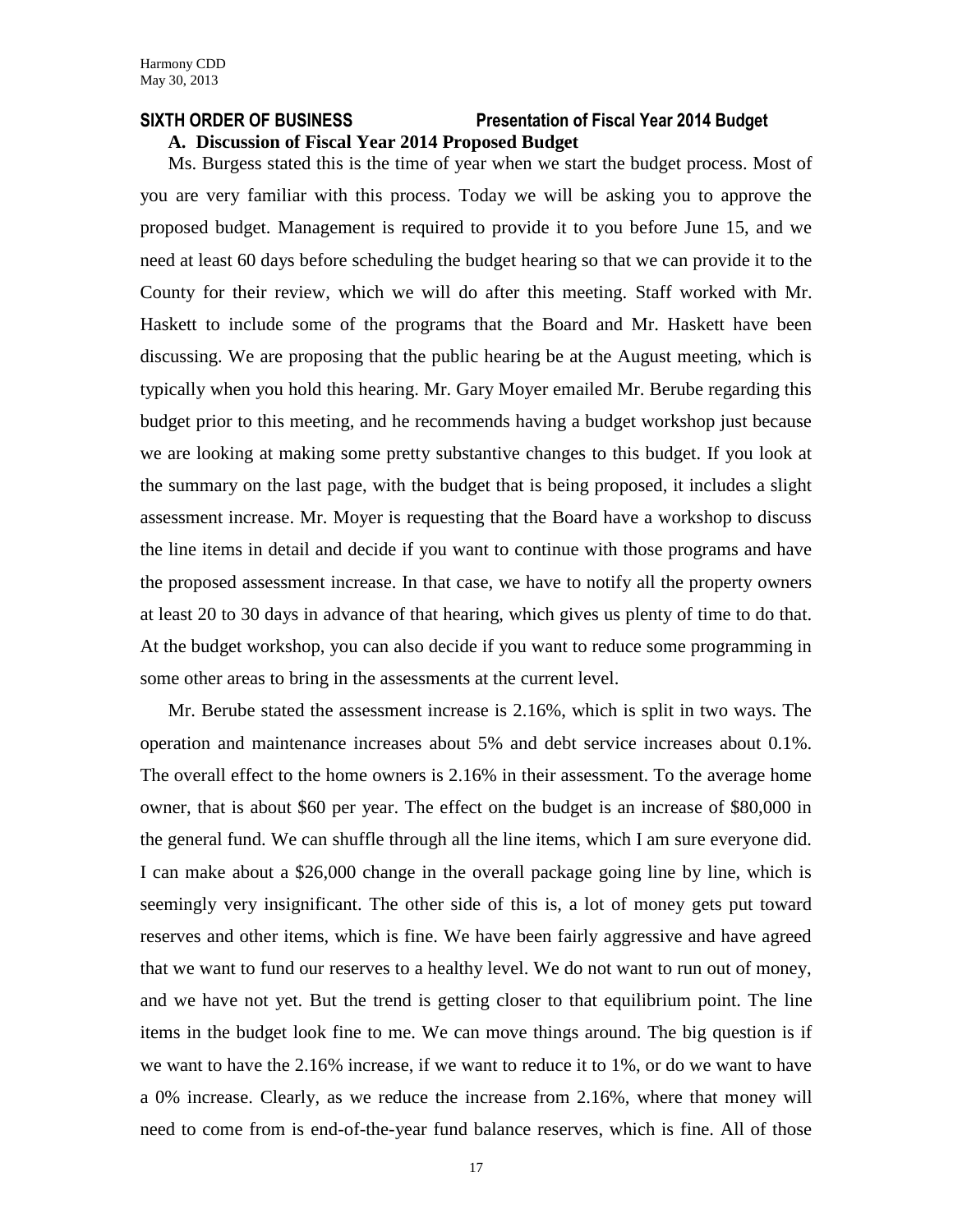numbers are healthy, but I am not sure we need them at those levels. I am torn on this. I am absolutely fine having an increase. I realize politically that may be suicide. But the reality is this place is getting older and it is getting bigger. When you look at what is going on, things are failing. Sidewalks will be a giant project. Everyone who walks on the sidewalks agrees there is a problem. Sidewalks will be a money pit; that is just the way it is, and there is not much we can do about it. They will require addressing. Everything else is aging, as we saw from Mr. Boyd's reserve study last month. We said last month that not enough money is being put into reserves and we need more to take into account the inevitable. I think this Board has been remarkably frugal in what we have done. These tablets in front of us are a way of saving several thousand dollars annually. We have brought additional people on staff to make our in-house work more efficient. We probably saved multiple thousands of dollars on the irrigation project at Lakeshore Park. We are very effective in cutting dollars out of line items in the budget. I am fine in saying this Board operates very frugally. The fact that people do not show up and complain says something, as well.

Ms. Kassel stated we will see what happens come August.

Mr. Walls stated I have made a lot of changes, nothing substantial, but I think I can mitigate a lot of the increase for operations and maintenance by a plan that I have. I suggest we not discuss this today but do it at a workshop.

Mr. Berube stated I did not want to discuss every line item today. I just wanted to know the general opinion about an assessment increase.

Mr. Walls stated I can email the spreadsheet that I prepared to the manager's office, who can send it to the rest of the Board to review. Then when we go into the workshop, you will know my thoughts ahead of time.

Ms. Burgess stated we will email that along with the other budget materials and anyone else's suggestions to the budget.

Mr. Berube asked what is the net change Mr. Walls is proposing? Are you proposing a zero net increase?

Mr. Walls stated my career is budgeting, and I might view things a little differently. We have a pretty substantial unassigned fund balance. When you develop the budget, you have to include that as a source of funds, because that is what it is. Not only do we have the assessments that we are collecting each year, but we also have the fund balance,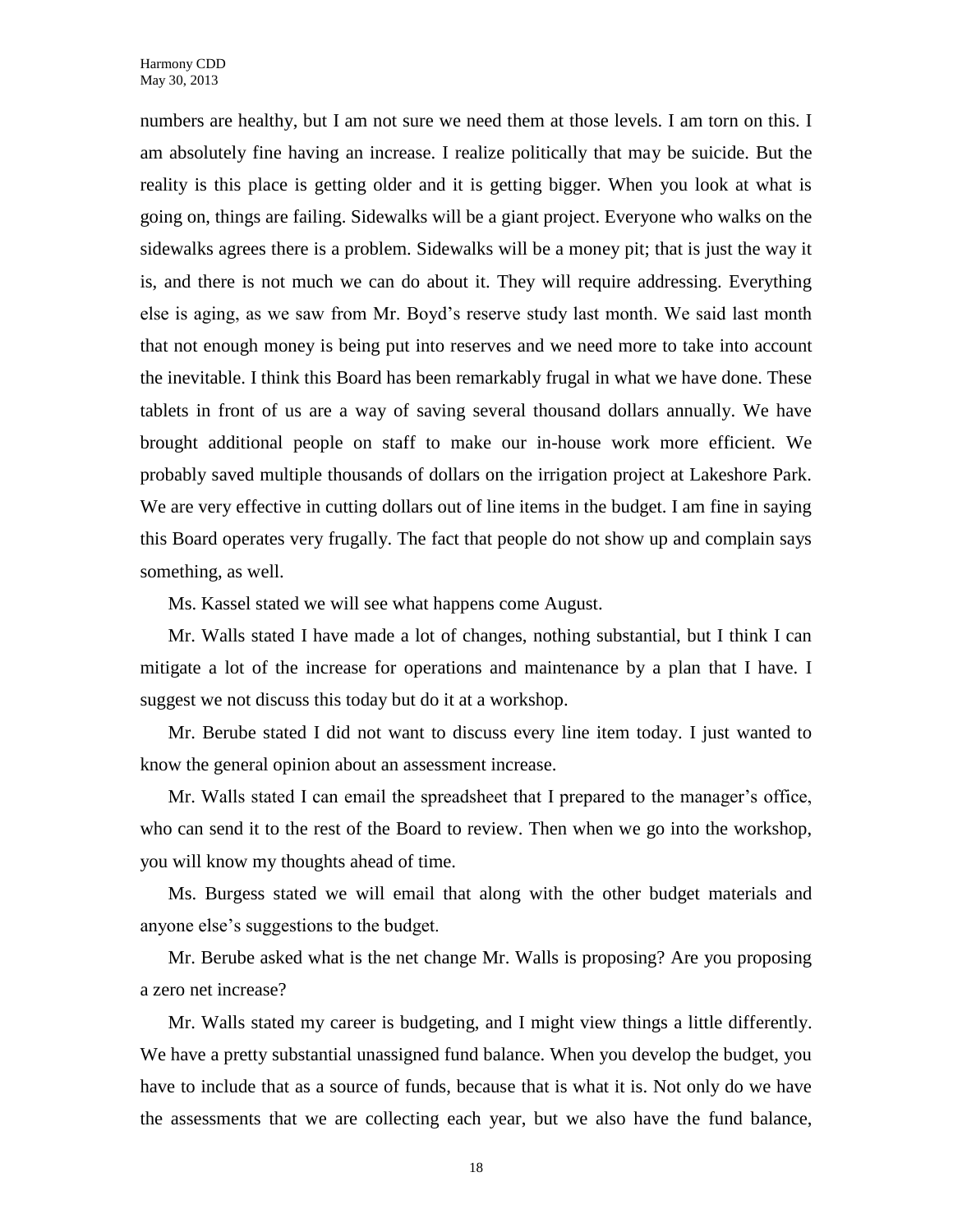which includes the reserves and the unassigned portion that basically is not allocated to anything. In my mind, if you have unassigned fund balance that is not allocated to anything, you should allocate it. You should make it part of your budget. Whether you put it in reserves or whether you put it toward making up some of that assessment difference, you should use it for some purpose. Next year, we will have well over \$200,000 in that category of unassigned fund balance. The budget that I put together is not much different from what the manager provided, but when I get to that point, I can make a budget that structurally has a \$40,000 deficit but you can use the unassigned fund balance to make up for that \$40,000. I think we have more than enough money to cover the budget without an assessment increase.

Mr. Farnsworth asked is the \$40,000 more in line with what Mr. Berube suggested for a 1% increase, which is \$30 for the average resident? Would that be more palatable than a \$60 increase? Then we can do a step increase if necessary.

Mr. Walls stated this is in line with that. Obviously we cannot run a structural deficit forever; we will have to fund it at some point. In my thinking, as long as we have unassigned fund balance that we are not putting toward anything, we can use that. The Board can decide we need to put more into reserves.

Ms. Kassel stated it is essentially reserves. The reason we have that amount in undesignated is because if it is in reserves and we need to use it for something else, we are not constrained. So in essence, it is still a reserve.

Mr. Walls stated but we have the ability to move that reserve wherever we want. If we want to put that into reserves, then we should. Otherwise, I think we should use it to mitigate some, if not all, of the assessment increase. That will be my goal going into this workshop.

Mr. LeMenager stated there is a certain irony here, given that last year, Mr. Berube said we should keep operation and maintenance assessments level because we ended up decreasing them for this year's budget. Now the proposal is to do what Mr. Berube and I wanted to do last year, and then add a little more on top. My position is pretty much what it was last year. What we used to have for operations and maintenance was fine. The fact that the market has changed a little and has pushed up the cost of the debt service is due to interest rates. I tend to favor going back to what we used to levy for operation and maintenance assessments. Do we need an increase? No, I am in agreement with Mr.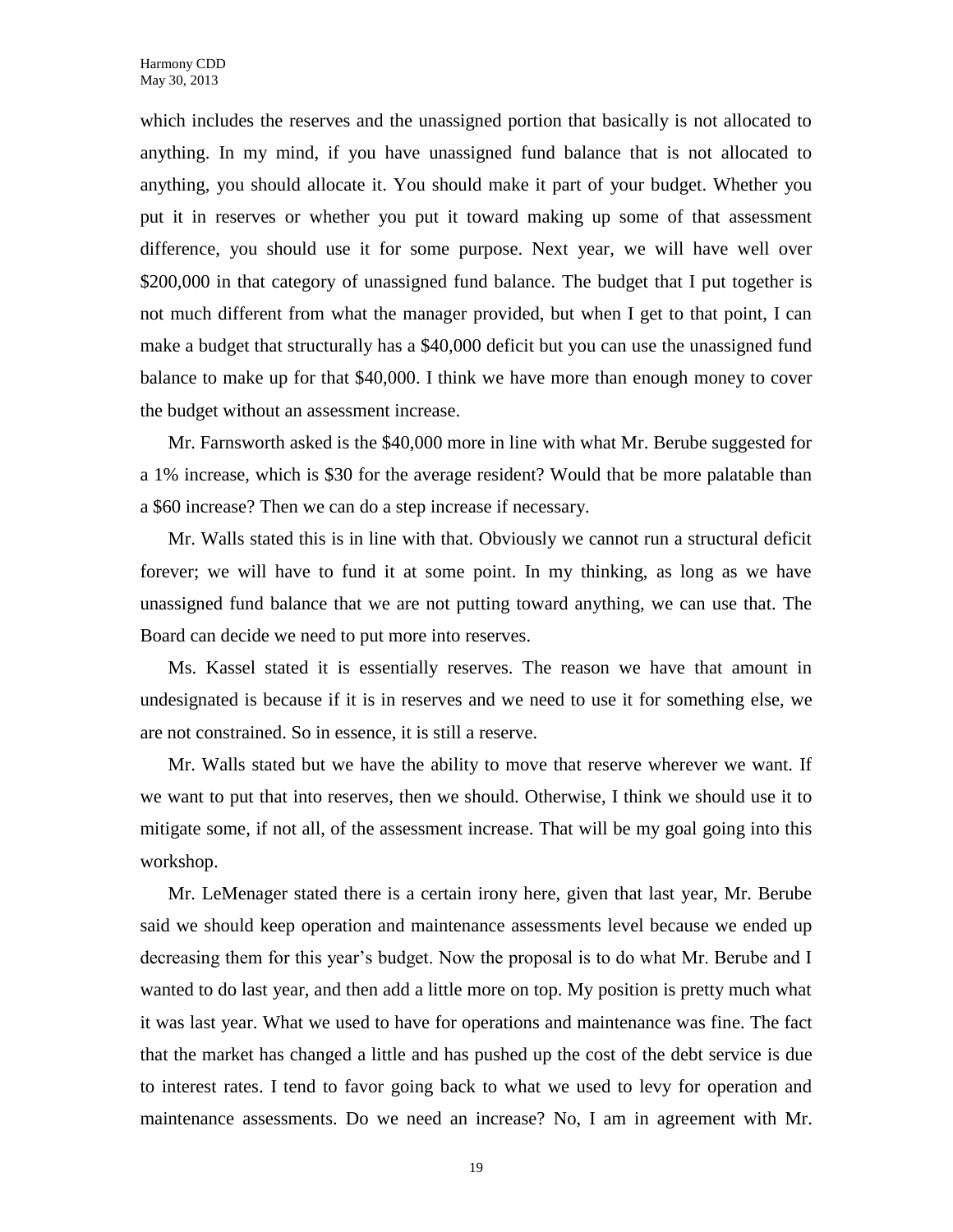Walls. I look at this more on a business basis, not strictly following the rules that we are supposed to for government bodies. You take all the money you have in the beginning plus what you are expecting to collect, and that is what you are going to split up into line items. Those are the rules we are supposed to follow. A small increase, which I do not see as an increase, is as much as I would want to do.

Mr. Berube stated there is one major issue that this budget does not contemplate, which is the boat dock. We know that is going to be \$40,000 or \$50,000, and that will be something we must have. A 1% increase is about \$40,000, which covers the boat dock.

Ms. Kassel stated but that is not an operations and maintenance cost. That really should come out of a reserve.

Mr. Walls stated I agree.

Ms. Kassel stated to Mr. Walls's point, I can see doing that if we assign some of the replacements we have been doing. In other words, we understand that those reserves that we are pulling from that undesignated fund are really for replacement. We are pulling them from operation and maintenance, but they are essentially replacement funds coming from our undesignated fund balance.

Mr. Walls stated that is part of my issue. We never use that reserve for replacement.

Ms. Kassel stated we have not been.

Mr. Walls stated we have never touched it.

Ms. Kassel stated now this is a way of doing that, which is indirect.

Mr. Walls stated we should be using it and then replenishing it as needed, and we are not doing that. We need to allocate our money.

Mr. Farnsworth asked how do you propose to replenish it?

Mr. Walls stated we have unassigned fund balance. I am not saying we will never need an increase, because eventually we will. Like I said, we cannot run a deficit forever.

Ms. Kassel stated there is one way of doing it, which is to continually draw it down and then have a big assessment, or we can collect a little at a time.

Mr. Walls stated exactly, but also keep in mind that we have been spending monies for replacement items from operation and maintenance over and over. If we move that to a reserve, it is just taking it from one area of the budget to another. We are still not spending any more than we have been.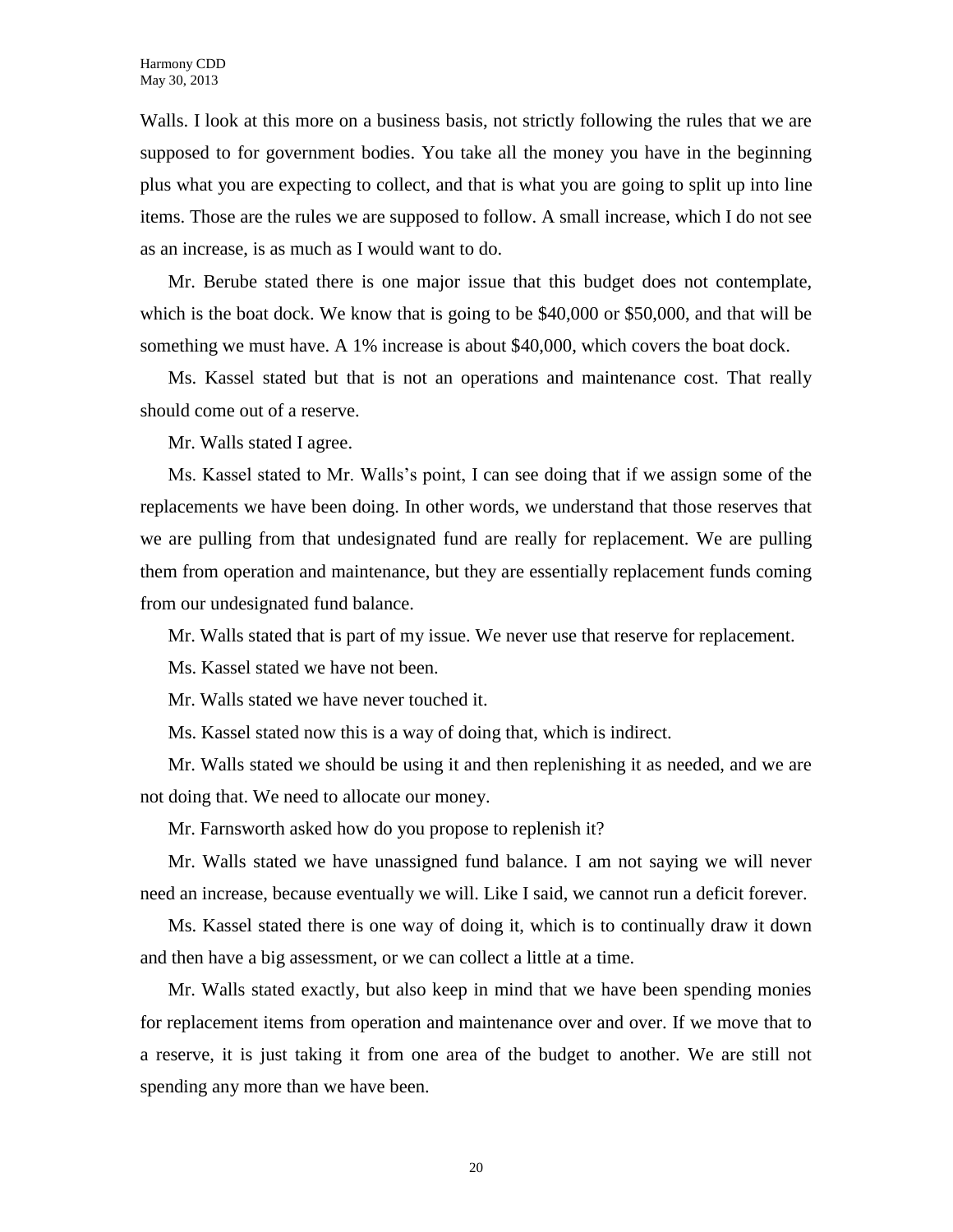Ms. Kassel stated to me, we need to have a reserve number that is realistic, which is based on the proper age for things and the proper replacement value. We also need to understand where we are in the life cycle of those assets so that we know how much we need to have on an ongoing basis, and therefore, we are collecting that much money. Unless we have that figure, we cannot be realistic and on target.

Mr. Walls stated the budget that Severn Trent proposed for next fiscal year shows reserves, including unassigned fund balance, at about 60% of the total revenue, which is huge. To put it in perspective, for Orange County, we keep something below 10% in reserves.

Mr. Berube stated Orange County's budget is in the billions.

Mr. Walls stated yes, and each fund has its own specific purpose. But 60% is a huge amount. We also have a huge amount for the first quarter operating expenses. I think that is sufficient. That is why I am not as concerned as some other people might be with this.

Mr. Berube stated Mr. Walls indicated with a zero increase, his budget is \$40,000 short.

Mr. Walls stated the expenditures are \$40,000 short of the revenues that we collect, but we have our unassigned fund balance and reserves on top of that.

Mr. Berube stated I want to give the manager some idea of where we are going when we go into the budget workshop. I am hearing that no one wants a 2% increase.

Mr. Nicholas asked is the idea here to set a workshop?

Ms. Burgess stated the idea is to approve this budget for the purpose of sending it to the County and set a budget hearing date.

Mr. Nicholas stated the developer really needs to be involved in the preparation of the budget. We will have neighborhoods coming online before the end of the next fiscal year that will affect your street light number, the landscape number, and others. We need to look at that timing and look at our estimates for when Neighborhood H1 and others are coming online. I think it would be wise to lean toward a build-out mentality while the developer is still assisting in such a large way. Ultimately, individual addresses will be assessed, but I think the smart thing is to look at near-term build-out scenarios and budget for that, and collect as such. That unassigned fund balance will ultimately be soaked up. We need to determine when these neighborhoods come on line and whether or not we were able to predict this correctly. The next neighborhood does not have a final design in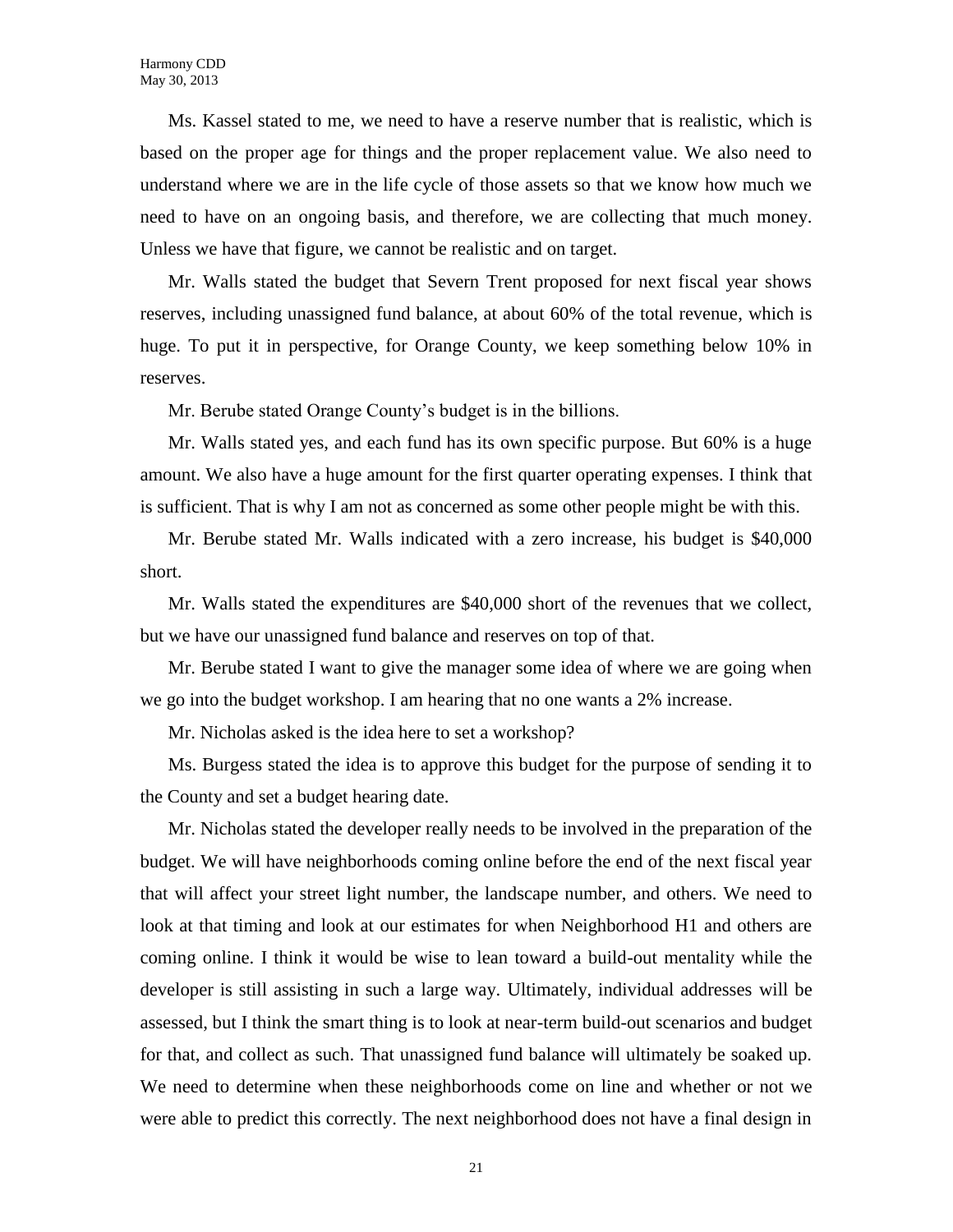order to provide hard numbers, but our design principal changes as the area matures so that we can make sure we do not negatively impact operations and maintenance as new neighborhoods come online. That may include different spacing for the street lights and things of that nature. It is impossible not to impact where we are in the spending of it today. You are not looking at a same-store operation for next fiscal year, or the year after. We have a lot of things happening that will influence this budget. In the labor services agreement we have for the field staff, the budget number is the full-fledged not-to-exceed cap, and there is not a chance that the Board will approve that kind of labor or that we will be staffed that way before the end of this calendar year, which still has a couple months of this current fiscal year in it. There will be some fund balance that will need to also cover those items. My point is we have to be involved in this process so that we can share with you the magnitude of when things are coming online. I think the right thing for residents is for the Board to think about build-out or at least a near-term build-out mentality, than lining up expenses and revenues, at least while we are being assessed per acre at the same full amounts.

Mr. Berube stated what Mr. Nicholas is saying, though it is bad for the developer, we should take the increase because they are the largest payer here, and we are going to need that money based on development that is coming up.

Mr. Nicholas stated I am saying that at some point, perhaps in this next fiscal year, we will have a new neighborhood coming online and it will impact the budget. I think we need to think that way, whether or not we get the neighborhood online or not because the developer will be soaking up the majority of that assessment increase.

Ms. Burgess stated along what Mr. Nicholas is saying regarding the build-out budget, if you find that your build-out increase is 10% or 12%, you may not want to necessarily do that increase all in one year. To Ms. Kassel's point, it is easier for residents to have a smaller amount. The challenge is that the budget hearing is in August, but tax bills are due in November. If we levy a \$1,000 increase, home owners have not been escrowing that increase. Going forward, it makes it easier for the following year. We need to work with Mr. Nicholas and find out what that build-out number is, then we present that to the Board and determine if it will be significant, how many years it may take to get to that point.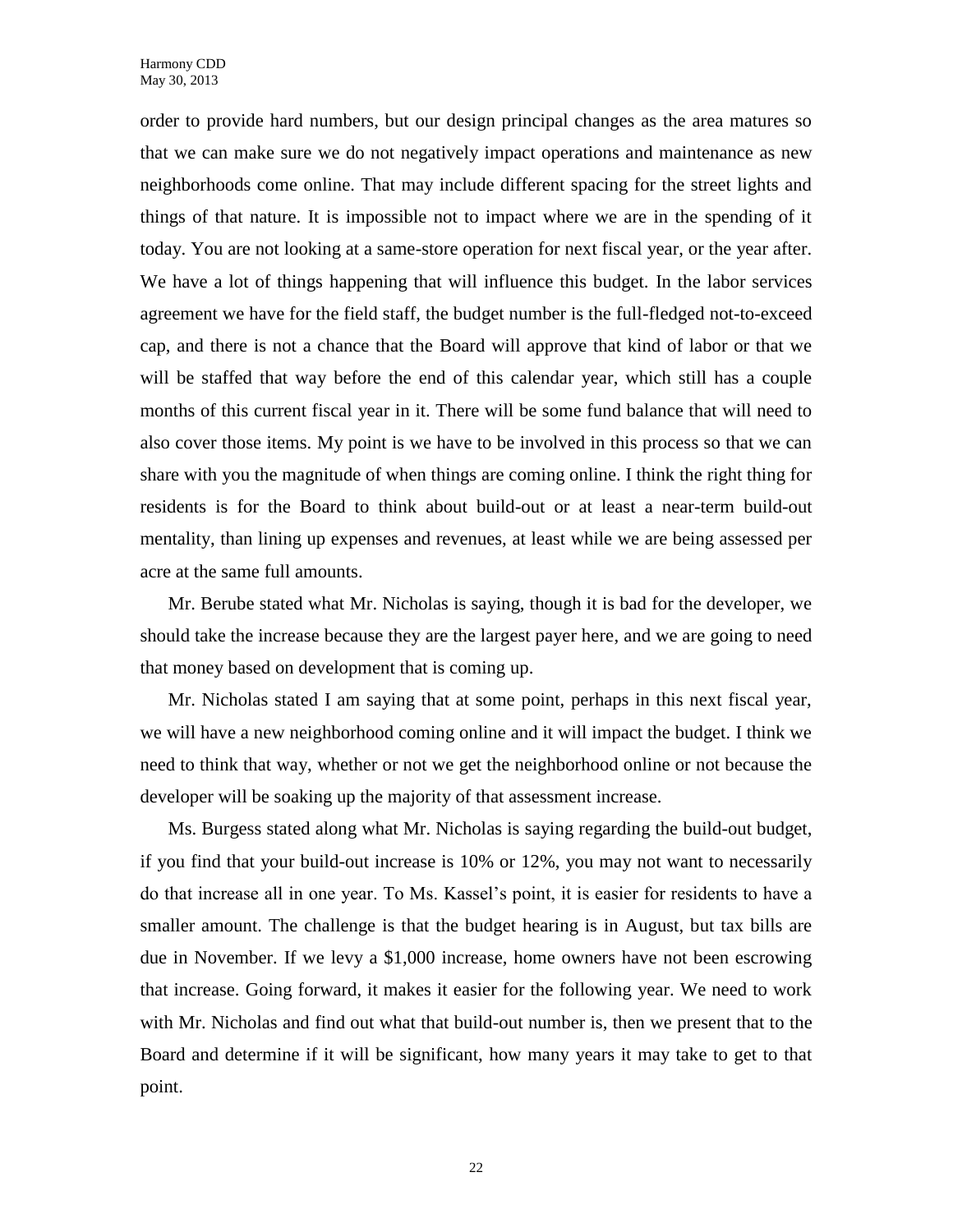Mr. Nicholas stated we are also taking a look at previous agreements, including OUC and others, to see if there is a way to refinance or amortize those costs so perhaps we can lower the burden over time as new neighborhoods come online. No one on this Board has to deal with the dynamic of trying to balance a resident need and a cost assessment that is reasonable with a developing community. So far, you have always had the same store scenario, and that is changing very rapidly. We are preparing to do some work, and when we do work, there will be more to maintain. That money is not just spread among more residents. We are already paying the bill. It is just a different person who will be paying it once the home is sold.

Mr. Walls stated hearing that more neighborhoods are coming online adds another facet to the analysis. For us, the challenge is to package it in a way to the residents so they can understand why they are paying more, which is because new neighborhoods are coming online where they do not live. We all understand why that is, but we need to figure out a way to sell that to the residents.

Mr. Berube stated it is a community, which means it is a commune, and everyone is in it together.

Mr. Nicholas stated there is no sense in putting off this discussion. For the workshop or however this process goes, we need to know when it is and we need to be prepared to bring some information that needs to be included in the budget.

Mr. Farnsworth asked do we need to approve this budget now or can we wait until we have had the workshop?

Ms. Burgess stated there is not enough time to wait for the June meeting.

Mr. Walls stated I think we usually have the workshop in July.

Ms. Burgess stated you adopt the budget in August because it is an evening meeting.

Mr. Walls stated we can have the workshop in July and then you bring the revised budget for the hearing in August.

Ms. Burgess stated typically we have the workshop in June. You can have another one in July if you want.

Mr. Nicholas asked what is the deadline for having an approved budget?

Ms. Burgess stated we need to present it to the Board by June 15.

Mr. Nicholas stated I am talking about final approval of the budget, not the draft.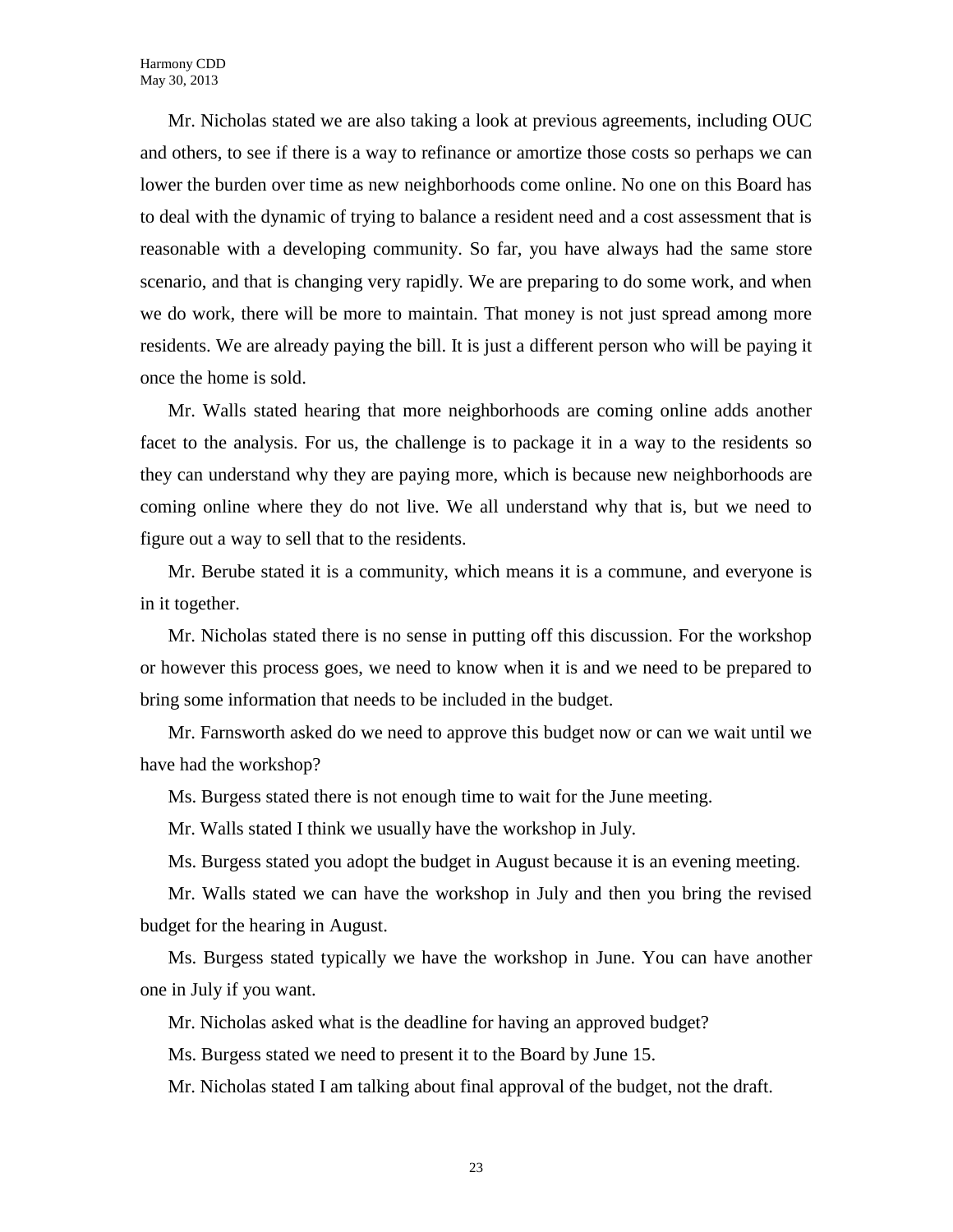Ms. Burgess stated the property appraiser probably needs the assessment roll by September 1.

Mr. Nicholas stated then we can back into the dates when we need to have this discussion and have everyone share their ideas.

Ms. Burgess stated it would be best to have those discussions in June so we can start working on it as much as possible. We can have a workshop again in July if the June workshop is not long enough. Theoretically you can have two workshops before the budget is adopted in August.

Mr. Berube stated we have something on the table, and I am trying to get a feel for how we all feel. We just heard the good news-bad news from the developer, who may have the biggest impact on this budget. Having heard what he just said, I think the big issue is if we want to include a 2% increase that has been proposed or do we want to include a 1% increase.

Ms. Burgess stated for purposes of approving it today, you are not committed to that increase.

Mr. Berube stated I understand that. I am just looking for guidance from the Board. I want to know the feeling of the other Board members.

Mr. Walls stated I think we need to do what we did in the past and go through the budget line by line and let staff tell us what they need and see what the increase is.

Mr. LeMenager stated let me be the eternal pragmatist that I am. If you look at page 102 of the agenda, you will see for the first time ever we have gone over \$1 million. We have \$1 million now. I do not know how much of it is timing, but we are over \$1 million.

Mr. Berube stated it drops off pretty quickly as the year finishes.

Mr. Walls stated we will be close to \$900,000.

Mr. LeMenager stated we are in fairly good financial position. My position on CDDs has always been clear. I think they are an evil invention of the State of Florida, designed to hide the true costs of communities. I do not know that we are going to need to spend a lot more than we do now. My position has always been that we are basically the department of parks and recreation. That is what we do. There is really very little else that we do. Our discussions here, if you look at the amount of time we talk about things, it is pretty much parks and recreation. Are we going to need to spend at build-out a lot more than we do now? I am not sure that we do. If you can convince me and show that when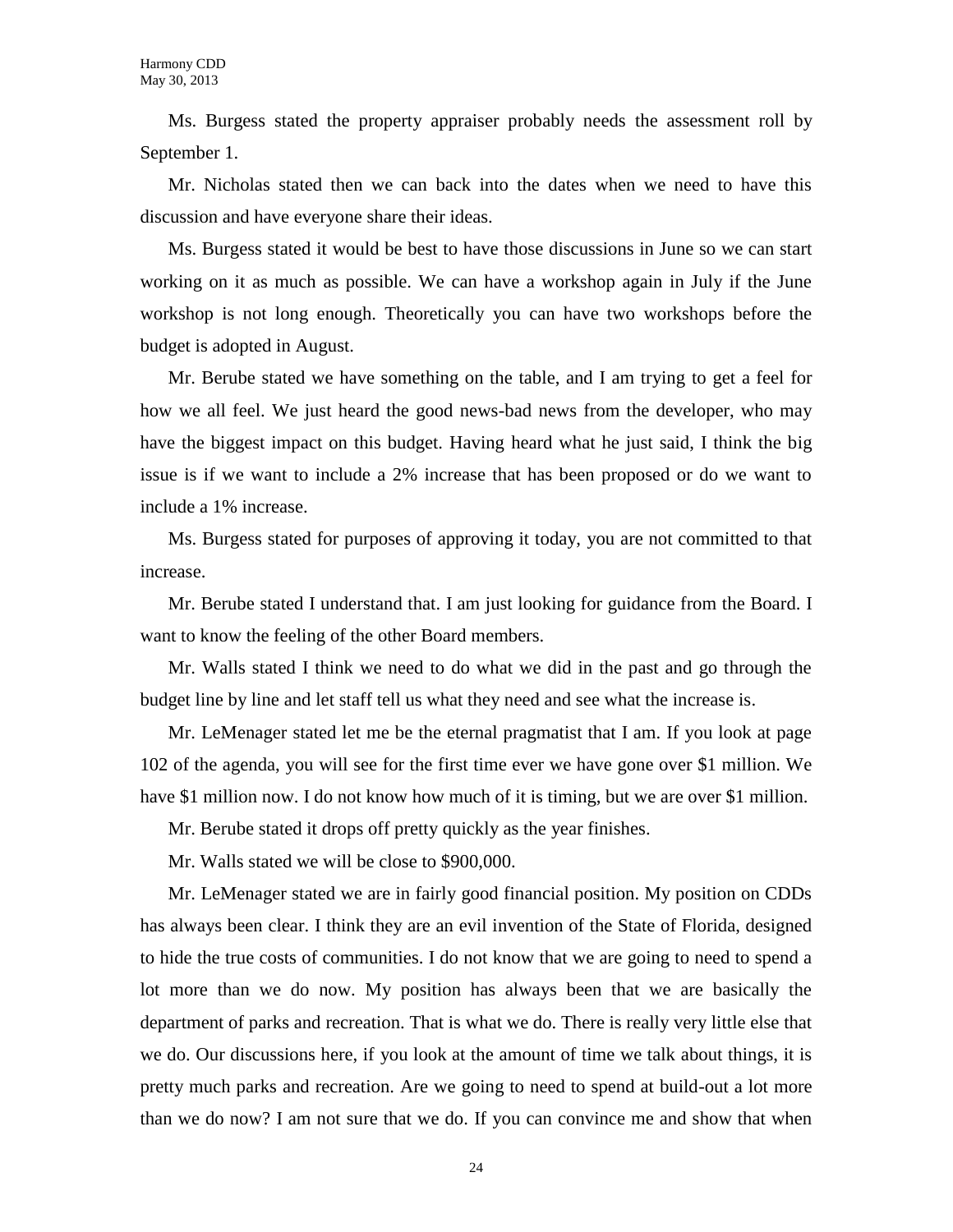we have these extra neighborhoods, these are going to be the extra services that need to be provided, I am happy to discuss that.

Ms. Kassel stated there will be more landscaping, more irrigation, more street lighting.

Ms. Burgess stated we need to do that exercise.

Mr. Nicholas stated the reality check is that you are spending \$45,000 per month on electricity and landscaping. There are 1,300 lots left to develop, and about 750 lots are developed now. There is another 60% on top of what is here now to develop. If you were to use those same design principles, that is where the costs will go. I am suggesting there are ways to change that. As the original agreements for lights and other things expire, we get a benefit step down as we bring new things online. The reality is that this not a buildout budget, yet it is being funded by everyone who is going to be a rate payer. There are not going to be any additional rate payers. We are paying what ultimately new home owners will pay. The pot will get bigger, but we have the same number of rate payers. That is a fact.

Mr. Farnsworth stated by the "pot," you mean the expense pot.

Mr. Berube stated yes, and the income.

Mr. Nicholas stated that is correct.

- Mr. Farnsworth stated income will not change.
- Mr. Berube stated it only changes by raising the rate.

Mr. Nicholas stated we are thinking about sustainability in terms of finances and those sorts of things. It is material. Even though we have a lot of discussion about this patch of grass and the mulch smells and other issues, if you look at where the bulk of the budget is, it is in landscaping and street lighting. Those are exactly the two areas that will be impacted as we develop new neighborhoods. We need to be very aware of that.

Mr. Berube stated the reality is, I do not see any new construction right now. There is nothing cut open yet. Anything that is started probably will not be coming online until near the end of the coming fiscal year. Is that a pretty good summary?

Mr. Nicholas stated no, that is not true. We have fully engineered construction plans and are out to bid right now in one major neighborhood that is about 20 acres. We could put another 100 lots on the ground by February 2014. I am not suggesting we will hit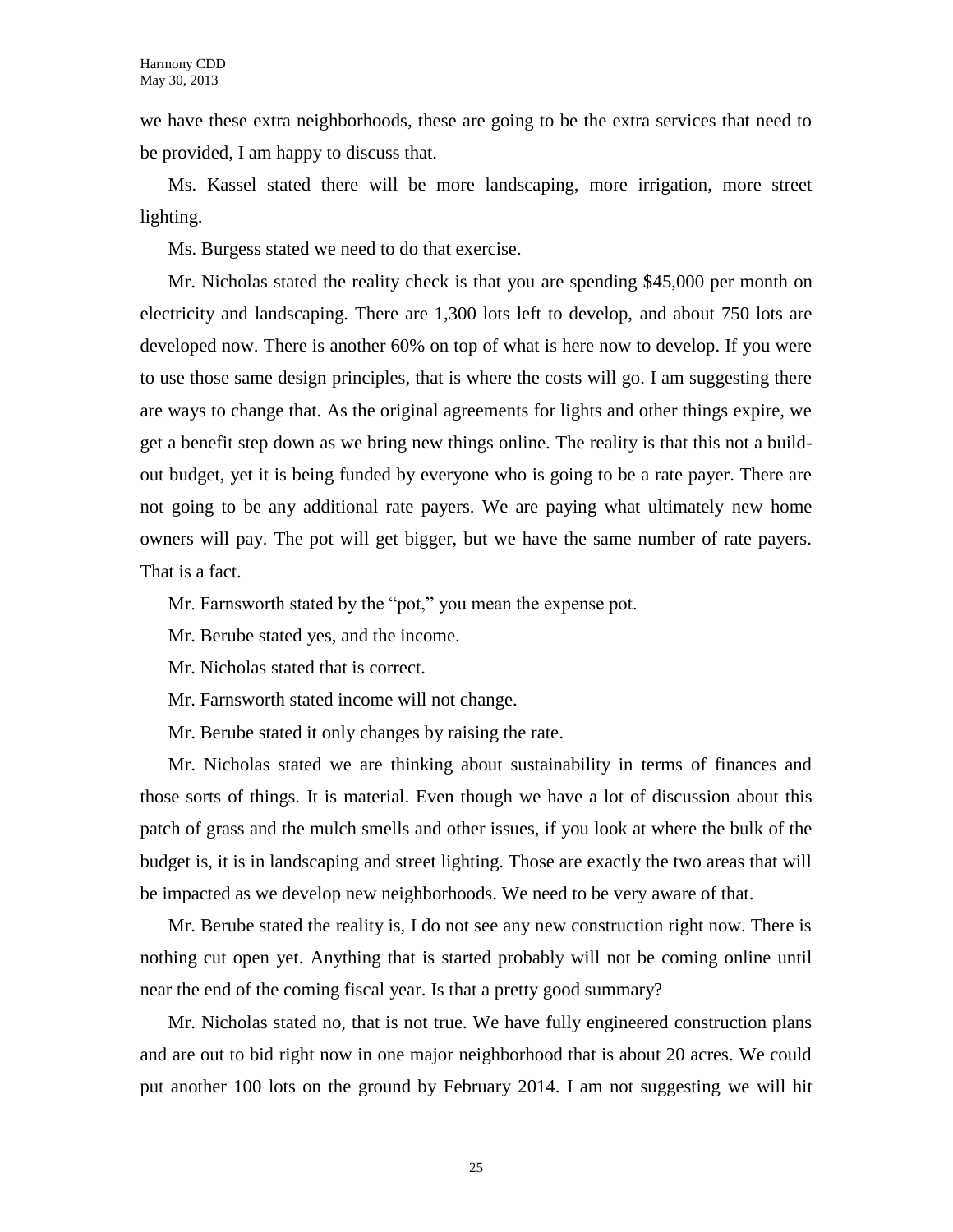that, but I am saying there is builder demand for us to sell finished lots. So we will be preparing neighborhoods for that to happen.

Mr. Berube stated I am fine with an increase of 2% for any number of factors. I think at some point, we just have to do it and move along. Hearing what the developer said, I think they are moving full speed ahead. In looking at current progress with houses going up, I can see it is moving full speed ahead.

Ms. Kassel stated I think it has been four or five years or more since we had any increase at all.

Mr. Berube stated that is correct.

Ms. Burgess stated you have added a lot of projects and done a lot of replacements. You have been very diligent about managing your money and not having any increase. That is very good.

Mr. Berube stated I want to be on record for saying I am fine with a 2% increase, especially considering what Mr. Nicholas just said. He is ringing a bell that is saying to pay attention. There are things we have not seen yet but they are coming, and he does not want there to be any surprises. I appreciate that.

Mr. Farnsworth stated we are going to have the workshop before we come to the final conclusion and decision.

Mr. Berube stated yes.

Mr. Nicholas stated Ms. Burgess is asking you to approve this budget and if you change it, you will end up adopting a final budget that looks different than this one.

Ms. Burgess stated that is correct. You can increase or decrease it or make whatever changes you need to do.

Mr. Farnsworth asked by accepting this budget, are we accepting automatically this 2% increase?

Ms. Burgess stated no.

Mr. Qualls stated you are simply accepting a proposed budget.

Ms. Kassel stated we are accepting this proposed budget as a proposal in preparation for our June workshop.

Mr. Walls stated we will make our final budget adjustment approvals and adjustments in August. We will review this budget a couple more times.

26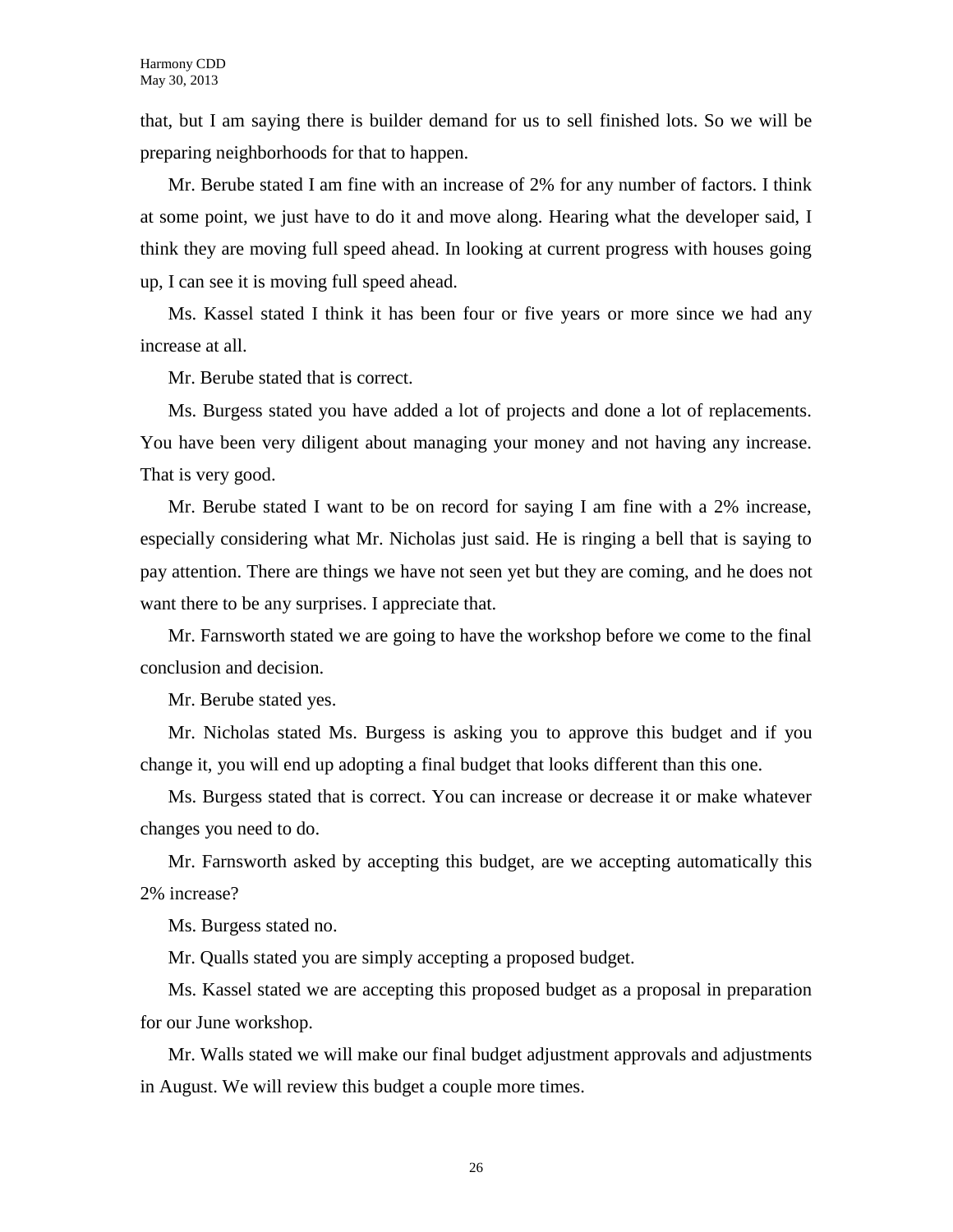Mr. Farnsworth stated personally I would like to see more of a step increase rather than 2% all of a sudden. I suggest having a 1% increase this year and then see where that leads us for next year.

Mr. Berube asked does Mr. Walls support a 1% increase?

Mr. Walls stated I do not support anything until I see it in writing.

Mr. Nicholas stated it is going to be what it will be.

Mr. LeMenager stated I am fine going back to where we should have been this year, which is what Mr. Berube and I wanted to do last year but we lost 3-2. I am happy to go back to where we were. We lowered operations and maintenance about \$40,000 this year, which was 1%. I think we need to put it back in.

Ms. Kassel stated I would support the 2% proposed increase.

### **B. Consideration of Resolution 2013-04 Approving the Budget for Fiscal Year 2014 and Setting the Public Hearing**

Ms. Burgess read Resolution 2013-04 into the record by title.

Ms. Burgess stated this Resolution approves the budget in preliminary form—does not adopt it in any form—and authorizes us to send it to the County and gets everything moving toward the budget hearing. We can further discuss a workshop date, and we are requesting the August meeting be the date of the budget hearing. At that point, you will have all your changes in, you will have notified the residents if there will be an increase, and you will formally adopt the budget at that hearing.

Mr. Farnsworth asked as part of that workshop or following the workshop at the next CDD meeting, do the residents have the opportunity to make comments?

Ms. Burgess stated yes. Mr. Qualls will probably tell you that there have been some changes to Florida Law where you have to allow the public an opportunity to speak at a meeting. Some CDDs and City Councils do not. This Board always does. You previously did not have to allow the public to speak at a meeting. At a hearing, you must allow the public to comment and speak. You will then consider their comments before you formally adopt it. On the hearing agenda, there will be an opportunity for the public to speak. We have to also provide this budget on the website, so it will be there in plenty of time for residents to review it, make comments, talk to the Board members between meetings, and let you know if they are fine with it or not. There will be plenty of opportunities for the public to be informed and to be allowed to speak at the meetings.

Mr. Berube stated prior experience tells us that no one shows up.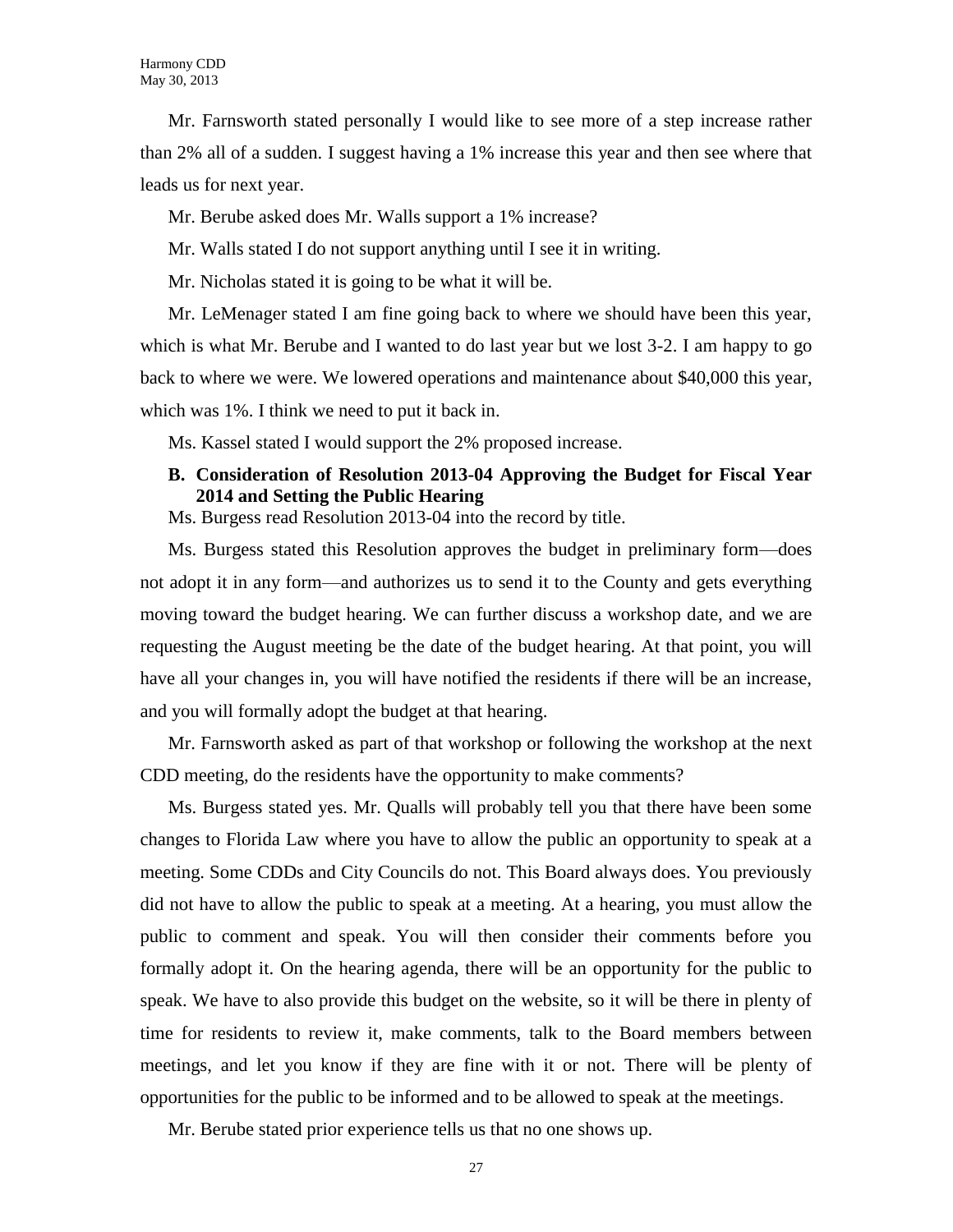Mr. LeMenager stated that is because we have not had an increase in a number of years.

Mr. Farnsworth stated if no one shows up, that is fine because then we have a free hand.

Mr. Berube stated it is not a free hand. We just try to do the right thing. If they do not show up, then they do not show up.

> On MOTION by Ms. Kassel, seconded by Mr. LeMenager, with all in favor, unanimous approval was given to Resolution 2013-04 approving the budget for fiscal year 2014 and setting a public hearing for August 29, 2013, at 6:00 p.m.

Mr. Berube stated now we need to discuss a workshop date.

Ms. Burgess stated the next meeting date is June 27.

Mr. Berube stated that is an evening meeting, so the workshop should be before the regular meeting.

Mr. LeMenager stated we can also have the workshop on a completely separate day.

Mr. Farnsworth stated that might be easier.

Ms. Kassel stated it will be more expensive for the CDD. We would have to pay the Supervisors if the meeting is held on a separate day for an extra meeting.

Ms. Burgess stated you would have that anyway because a workshop and a meeting are considered two separate meetings. You can waive them or not waive them at your choice.

Mr. Berube stated I do not want to set a separate date in June for a workshop because I have a hectic schedule. Right now, that week is open.

Ms. Burgess asked would you want to meet at 5:00 p.m. that day? Is that long enough for a workshop?

Mr. Walls stated I think that will give us enough time to have the workshop and start the meeting right after the workshop.

Mr. LeMenager stated I do not think an hour is long enough.

Mr. Walls stated it would not be an hour.

Ms. Kassel stated the workshop will start at 5:00 p.m. and we will start the meeting as soon as we are done in the workshop.

Ms. Burgess stated that is correct, and we can advertise it that way.

28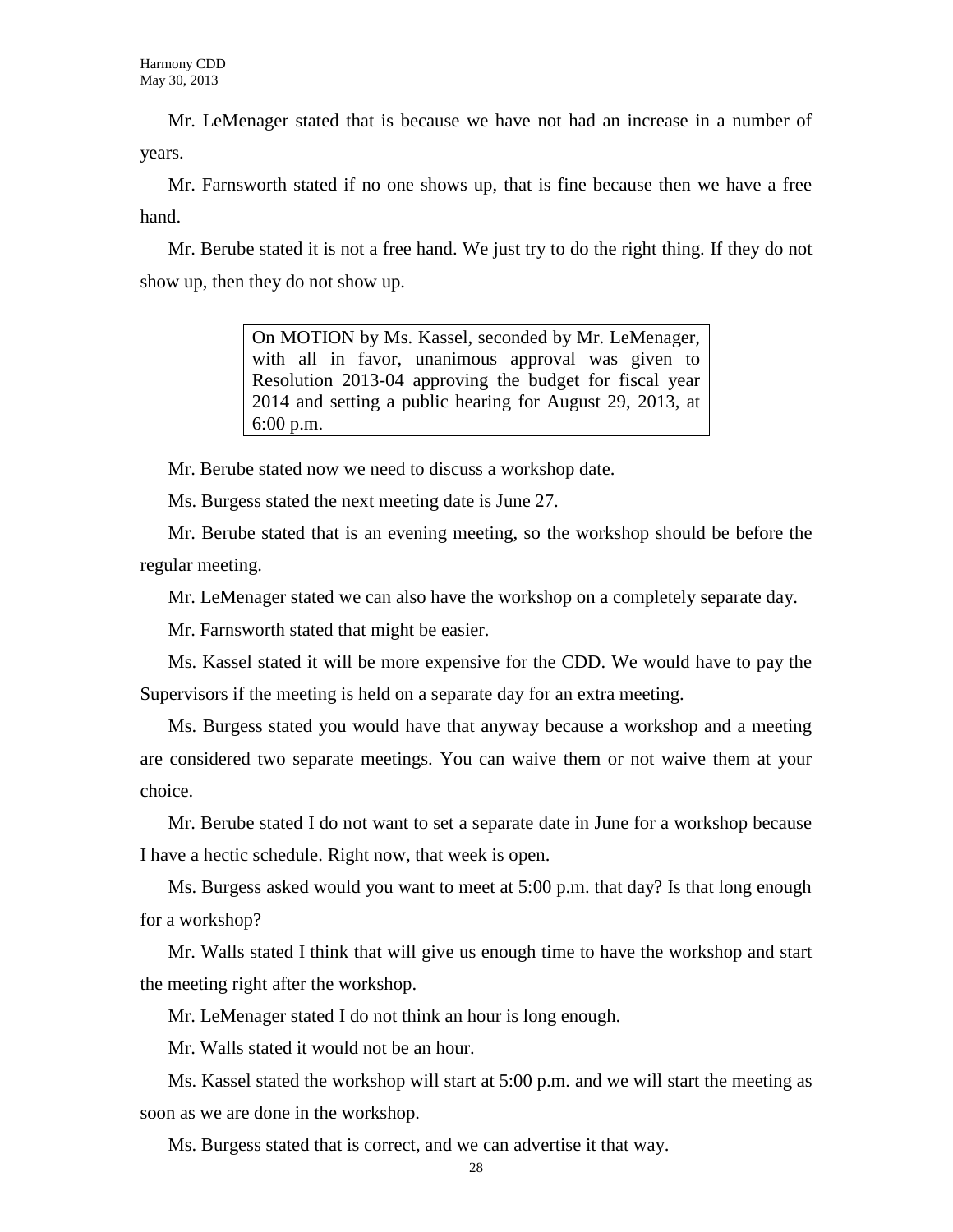Mr. Berube asked do we want to start at 4:00 or 5:00?

Mr. Walls stated 5:00 p.m.

Mr. LeMenager stated I think we should start at 4:00. I would like to hear what the true cost is going to be.

Mr. Berube stated I like starting at 4:00 as well, so we can have a short break before the meeting.

Mr. LeMenager stated we have just been told all our wonderful salesmanship about the CDD and what it costs was less than candid because this community is going to cost a lot more than we ever thought. I want to hear that speech in some detail.

Mr. Walls stated I prefer 5:00 because it gives residents, who might want to come, the opportunity to be here if they work.

Mr. Farnsworth stated I can attend at 4:00, but it seems a little early.

Mr. Berube stated after a show of hands, we will have the workshop at 5:00 p.m. on June 27.

Ms. Burgess stated if you have any comments or changes, send them to me and Mr. Moyer and we will include that as part of your package for the June workshop.

### **SEVENTH ORDER OF BUSINESS Audit Committee Selection of Auditor**

- **A. Ranking of Auditing Firm Proposals**
- **B. Authorization to Enter Into a Three-Year Contract with the Selected Auditing Firm**

Ms. Burgess stated the audit committee met prior to this meeting, and they have ranked the auditors. Mr. Walls is probably familiar with this process because he works for a bigger government, but they will have an audit committee made up of people from the community who are experienced in reviewing audits and auditors. This Board selected itself to be the committee. The committee ranked Grau #1, McDirmit #2 and Berger Toombs #3. The committee's recommendation to this Board is to accept that ranking. As part of that motion, I will ask that you authorize staff to negotiate with the #1-ranked firm and if we are successful, we will bring an engagement letter to you. If not, then the motion as worded will allow us to move to the #2-ranked firm and #3-ranked firm as we need to. I do not know in my 17-year history that we have ever done that, but we would like to have that authorization.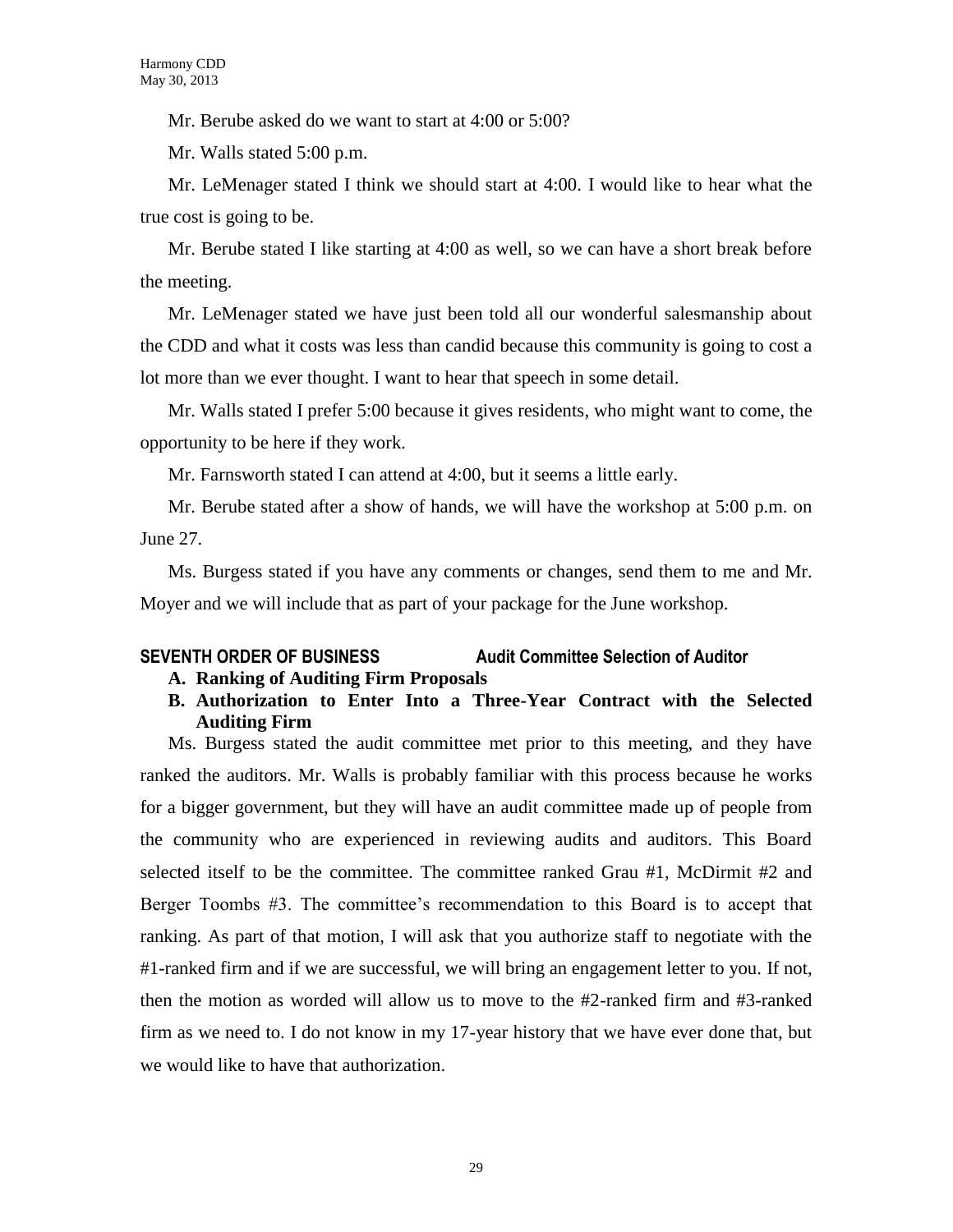On MOTION by Mr. LeMenager, seconded by Mr. Walls, with all in favor, unanimous approval was given to rank the auditing proposers as follows: Grau & Associates #1, McDirmit Davis #2, and Berger Toombs et al. #3; and to authorize staff to begin negotiations with the #1-ranked firm, and if unsuccessful to negotiate with #2-ranked and #3 ranked firms, if necessary.

### **EIGHTH ORDER OF BUSINESS District Manager's Report A. Financial Statements**

Ms. Burgess reviewed the financial statements as included in the agenda package and available for public review in the District Office during normal business hours.

Ms. Burgess stated we passed the deadline for people to pay their real estate tax bills, and we are 95% collected. Anything that is remaining will go to tax certificate sales in the next couple weeks. Traditionally, we have always collected our assessments. There may be some remaining due from the developer because we bill them throughout the year and will continue to collect from the developer.

### **B. Invoice Approval #156 and Check Run Summary**

Ms. Burgess reviewed the invoices and check summary, which are included in the agenda package and available for public review in the District Office during normal business hours, and requested approval.

Ms. Kassel stated one of the electric bills was substantially higher this month, I believe for the swimming pool. It was \$1,600 and much higher kilowatts.

Mr. Haskett stated it was a cold winter.

Ms. Burgess stated we would like to include the invoice for \$100 from Walker Technical Services to the invoice list.

Mr. Berube stated there is an invoice from Chapco for two card readers for stock/material and then it says they replaced and installed one card reader for stock. Does that mean we keep a card reader here on hand?

Mr. Haskett stated yes, because there is a delay in getting them. I keep one in my office. This is an old invoice that was somehow lost. That occurred from some storm damage and had to be replaced.

Mr. Berube stated I had a question on legal bills and the cost of having the attorney attend the meeting, specifically Mr. Kenza vanAssenderp.

Mr. Qualls stated he bills at a higher rate than I do.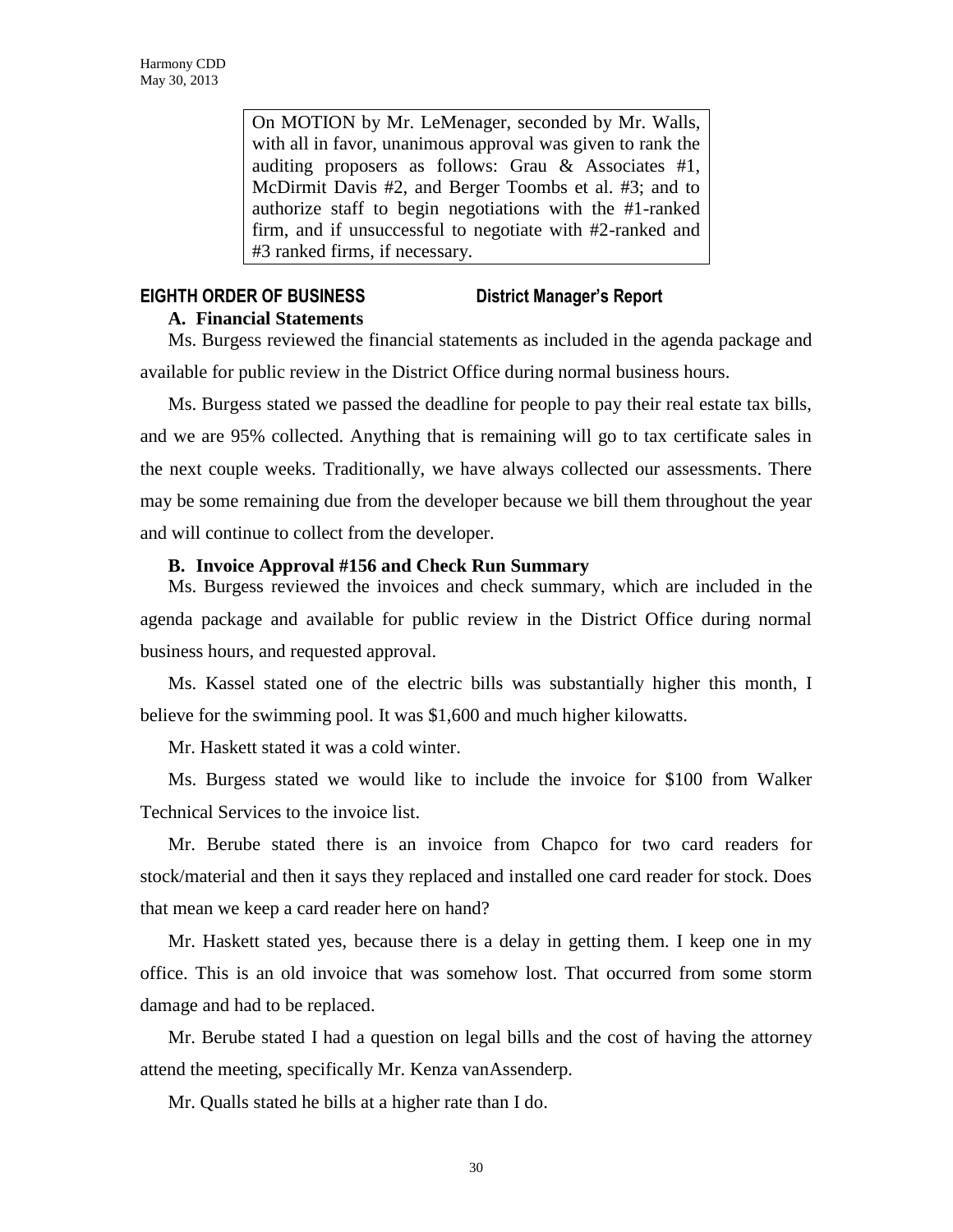Mr. Berube stated I understand that. You are very honest in your billings, and when Mr. vanAssenderp attended the meeting, there is a note for a rental car for \$323.45 plus tolls, fuel and meals. With his time, which is on a different bill for that particular meeting, we probably spent  $$1,400$  or  $$1,500$  or more for him to attend the meeting. In and of itself, that is not a bad thing. To have Mr. Qualls here at any given time is fairly expensive as well. It is nice to have you here and you provide us guidance, but the reality is we are spending people's money effectively for the attorney to drive here and back. There is a certain cost to that. We have had meetings by telephone, and I know it is aggravating. Perhaps we should consider having a better audio system and allow Mr. Qualls to participate by telephone more often. Not everyone may agree with me on this. If there is a reason for Mr. Qualls to attend in person, so be it. Do we need him at 12 meetings a year? I do not know. There is a cost to everything, and Mr. Qualls knows this Board looks at every penny that is spent. Mr. vanAssenderp is fairly expensive to have attending our meetings, and he comes once a year. It is nice to see him, but there is a fairly stiff cost to that. I do not know if it is really justified. We are going to be over budget for legal expenses for this year, and we are looking at our budget for next year.

Mr. Farnsworth asked do we save anything by him participating by phone?

Mr. Berube stated the travel costs and travel time.

Mr. Farnsworth asked is there a more effective method than phone, such as skype with a computer screen where he can see us and we can see him? Is there something more effective than a telephone?

Mr. Berube stated that is why I suggested a better audio system than a telephone.

Mr. Qualls stated I serve at the Board's pleasure, and proudly so. I think we might want to check with Mr. vanAssenderp because I am not sure he meant to include the rental car or meals, which would be inconsistent in what he has authorized me to do.

Ms. Burgess stated Mr. Qualls does not bill for travel time.

Mr. Qualls stated number one, I have been charging the same rate since I got out of law school, and proudly so. I would rather come here and work out a way to get rid of travel costs because that will help me be more effective, even though it will impact my bottom line. Out of sight, out of mind. Number two, it is hard to explain what you pick up on and how you can assist a government client by being there. It is not just about what is being said at any given time. It is about body language and discussions before and after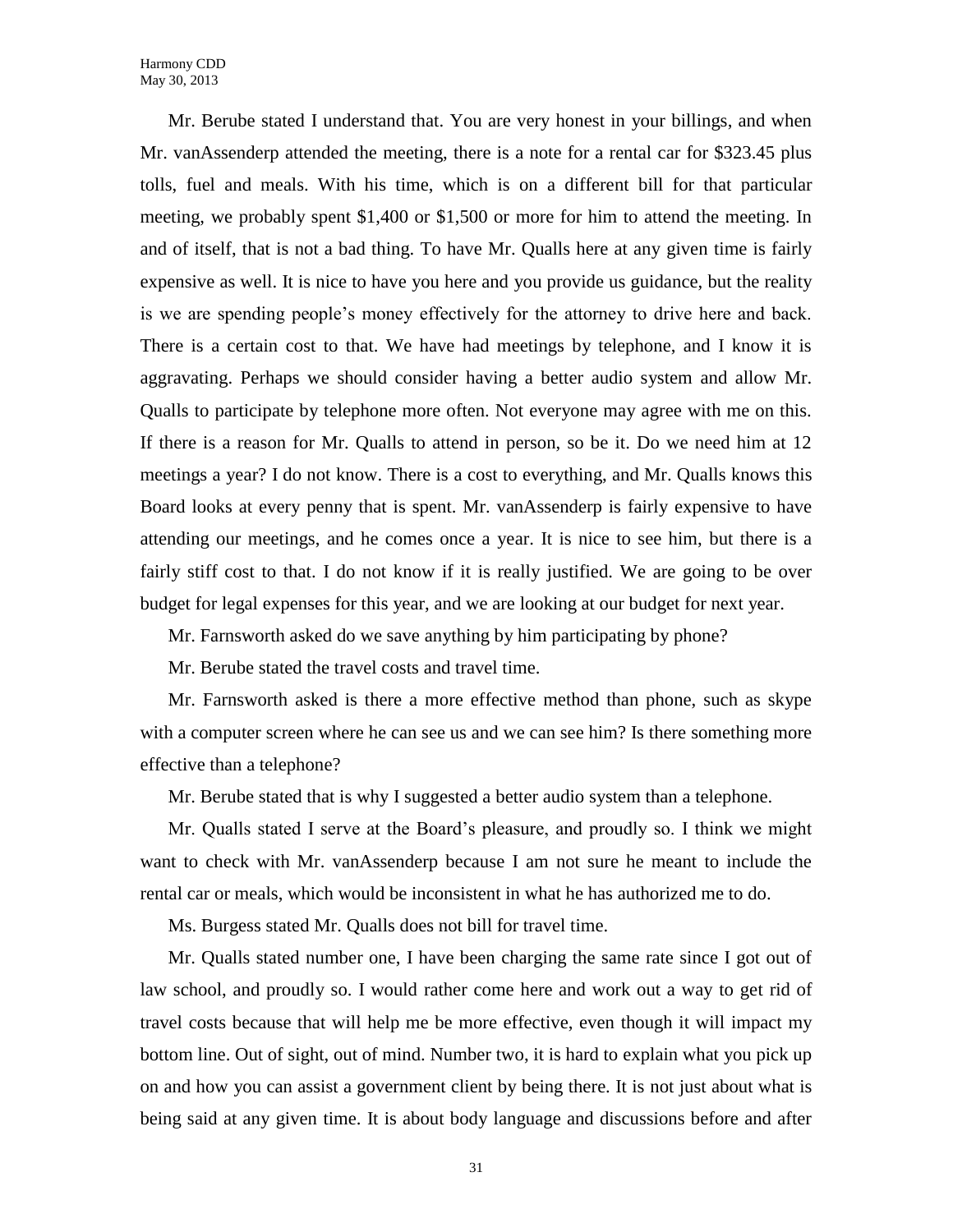the meeting. I would rather figure out a way to make you happy and not worry about travel costs. There has to be a better way to do that. I will talk with Mr. vanAssenderp because I do not think he meant to include those items on the bill. We will work with you on that because it is very important to us. We feel we can only do our job properly if we are here. I am willing to sacrifice in other areas to make that happen.

Mr. Berube stated I do not want Mr. Qualls to give away his services. When you look at the bills overall, it is not much. But when you look at the aggregate over a year of what is spent for travel time and travel costs, it suddenly turns into a bigger number. If we do not talk about it and discuss the total value of it, then we are not doing our job. I do not want Mr. Qualls to give away his fees. I want to extract a value. He is right; face to face is always better than being on the telephone. I have been on the telephone, and it is very difficult.

Mr. Qualls stated I have never billed for travel time. I do not believe in that. You can get local counsel, and I want to compete with someone you can get locally. I think we have the track record to surpass everyone else in the State. I do not like nickeling and diming clients. I see a bigger picture, and I have never billed for travel time. Let us look at that bill. You will see at the bottom of every bill we send that it is another means of communication. We will figure something out where we can address that.

Mr. Berube stated whatever you want to do is fine. I agree on the value of face to face. The other side of that is if anyone ever looked at the bigger picture and said we spend a lot of money for attorneys to drive back and forth, you cannot argue with that. Law firms cost money, as do engineers.

Ms. Burgess stated some attorneys just charge a flat fee of \$1,500 or \$1,800 per meeting, which includes driving or not driving, and they will bill you for their time. I think the firm considers Mr. Qualls's travel time a cost of doing business.

Mr. Berube stated I have been thinking about this for a long time, and I think everyone thinks about it. There is a cost for professionals. Tell us what you want to do.

Ms. Burgess asked do you want to withdraw this invoice?

Mr. Qualls stated yes, let me talk with Mr. vanAssenderp to make sure it is accurate.

Mr. Berube stated I think we should pay it as submitted. We have had credits before, and I do not want to withdraw the invoice.

Mr. Qualls stated we will issue a credit on the next bill.

32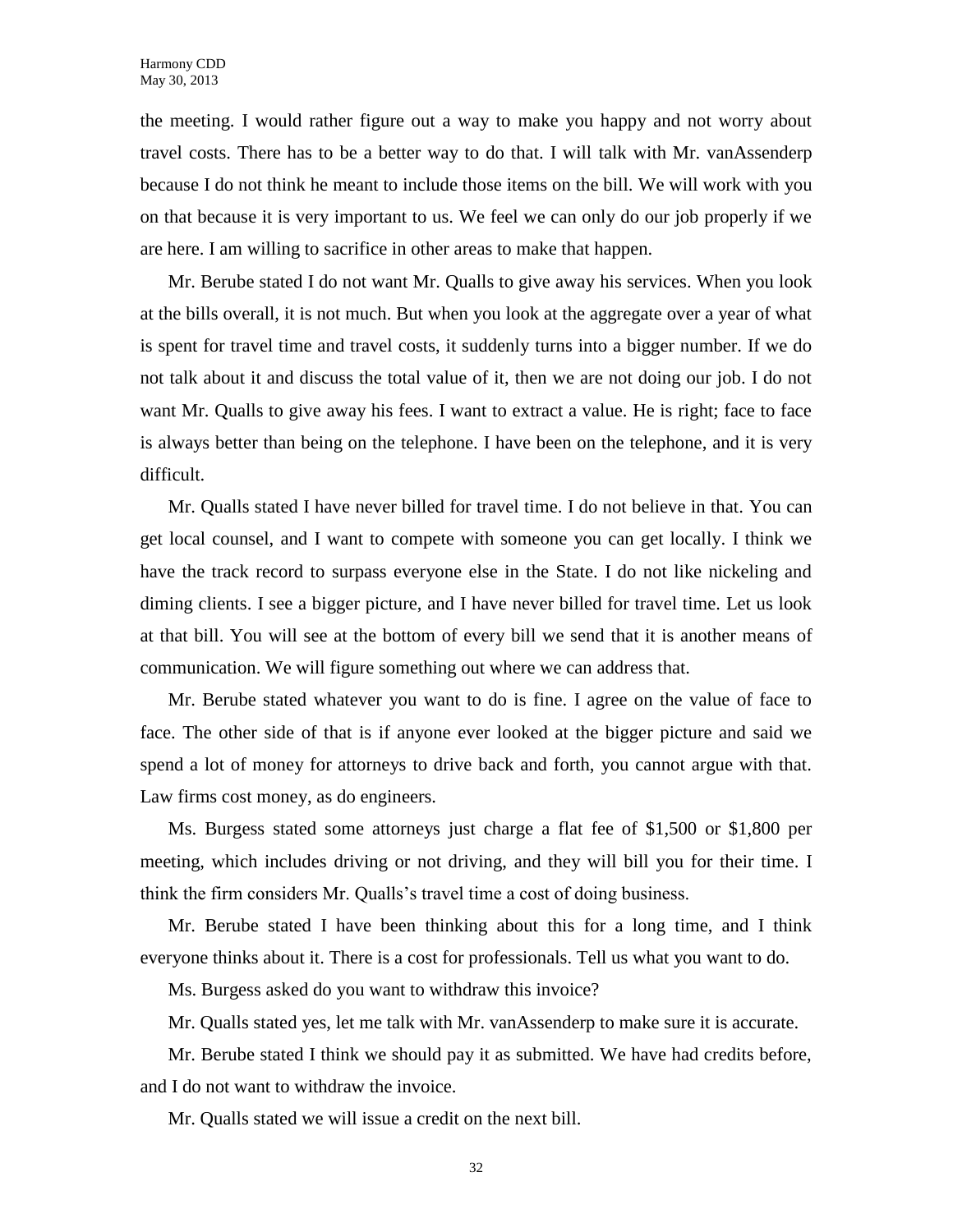Mr. Berube stated do not change things around. Whatever Mr. vanAssenderp wants to do is fine, whatever he thinks is fair. We can discuss how we want to move forward. Maybe there will be no change, and that is fine. I think we get into the same thing with Mr. Boyd and time spent at a meeting. My suggestion is when Mr. Boyd is going to be here, we will move him to the front of the agenda rather than sit here for several hours. If he is going to attend, then we will consider his report first so he can leave. That will eliminate some of the billing and some of Mr. Boyd's time in having to sit here and listen to all this. There will still be travel time and associated costs, and his time is less than the attorney, but then we will not be wasting his time.

Mr. Boyd stated once we get through the budget process, the need for me to attend meetings will subside.

Mr. Berube stated Mr. Boyd is on a limited attendance schedule. Rather than sitting at one of these meetings, I am sure there are other things to benefit for your time. I think we will move his report to the front of the agenda and allow him to leave, presuming he is thoroughly complete with engineering-related items.

> On MOTION by Mr. LeMenager, seconded by Mr. Walls, with all in favor, unanimous approval was given to the invoices, including the invoice from Walker Technical Services for \$100, as discussed.

### **C. Public Comments/Communication Log**

Ms. Burgess reviewed the complaint log as contained in the agenda package and available for public review in the District Office during normal business hours.

### **D. Website Statistics**

Ms. Burgess reviewed the website statistics as contained in the agenda package and available for public review in the District Office during normal business hours.

### **E. Acceptance of Audited Financial Statements for Fiscal Year 2012**

Ms. Burgess stated the first page of their letter to us in the third paragraph says, "In our opinion, the financial statements referred to above, present fairly in all materials respects, the respective financial position of the governmental activities and each major fund of the District as of September 30, 2012, and the respective changes in financial position thereof for the fiscal year then ended in conformity with accounting principles generally accepted in the United States of America." This simply means it is a clean audit opinion. The records that we presented to them present fairly the financial position of the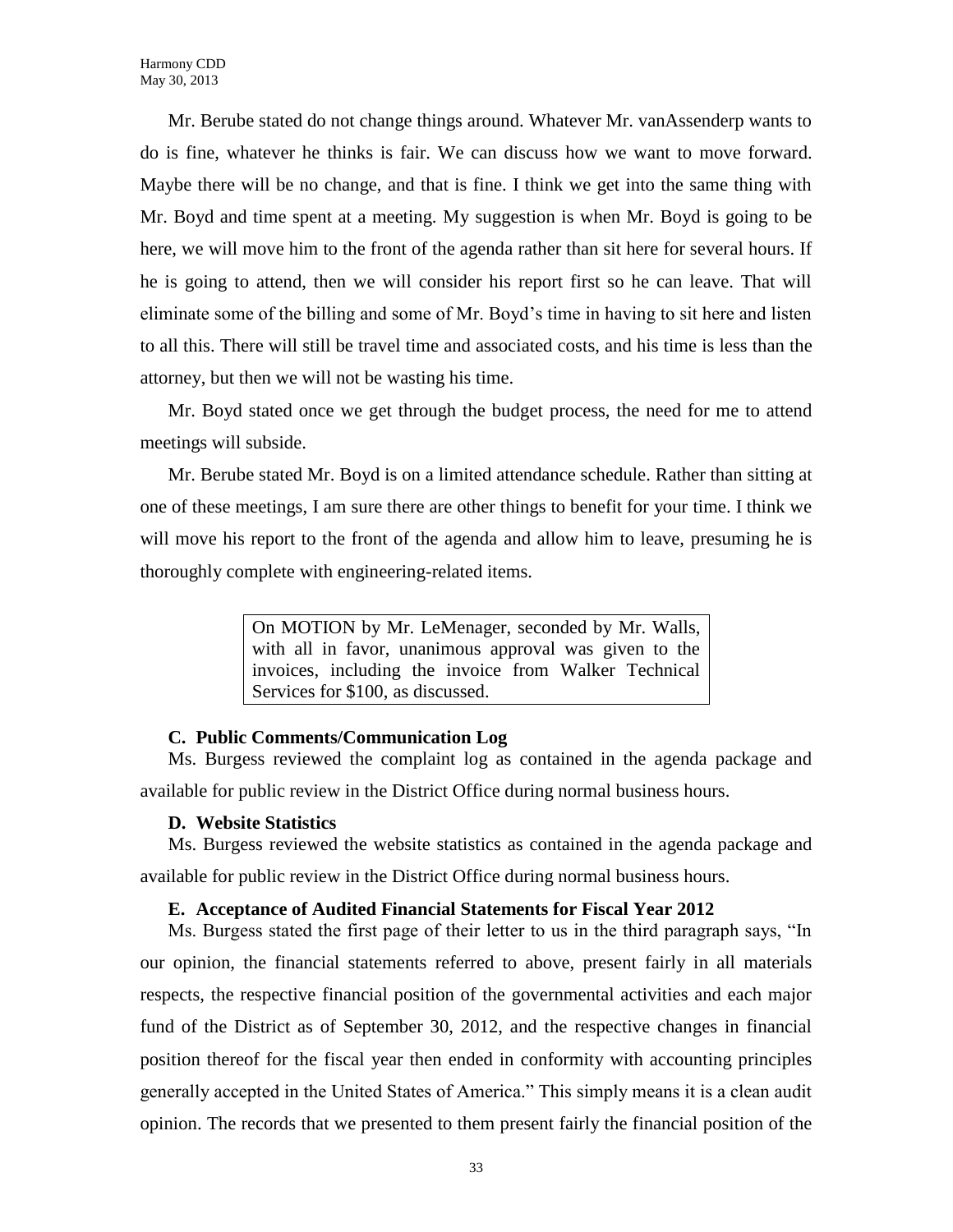District as of the end of the fiscal year. At any point, if you want the auditor to come in and explain some of these numbers, that is an option. Some of our Districts do that. I will not review the numbers but if you have any questions, please let Mr. Moyer know. At the end of the audit are some reports that they are required to research and opine on. The first is on page 23 of the audit and is the report on internal control over financial reporting and also on compliance, and in both cases, they noted there were no significant deficiencies or anything that needed to be reported on what they consider to be a material weakness. The next page is the management letter, which is their opportunity to bring anything to you that is not material but would make things easier and better for the financial reporting aspect. They had nothing to suggest. There are some things they are required to opine on, and there is a list included in the audit. The one item Mr. Moyer typically points out is that we are not in a state of financial emergency. It is listed that we did not meet one or more of the conditions. Stated another way, if we defaulted on a bond payment, for example, we would have met one of those conditions. The good news is we did not meet any of those conditions and we are not in a state of financial emergency. It was a clean audit opinion. They were good to work with and were responsive to staff. I will ask that the Board accepts the audit and authorizes staff to file it with the appropriate State agencies.

> On MOTION by Mr. LeMenager, seconded by Mr. Walls, with all in favor, unanimous approval was given to accept the audited financial statements for fiscal year 2012 and to authorize staff to file it with the appropriate State agencies.

### **F. Report on Number of Registered Voters – 712**

Ms. Burgess stated this is an annual requirement to find out the number of registered voters. It made a difference when the District was younger. Once you are six years old and have 250 registered voters, then you convert to general elections in electing Supervisors, which we are fully transitioned. The law does not say that once you reach those thresholds that we can stop asking for this information. It is just informational to see how you are growing and we enter it into the record. There is no action required.

### **G. Consideration of Agreement with the Osceola County Property Appraiser for Administrative Costs**

Mr. Berube asked is this what we had a disagreement about last year?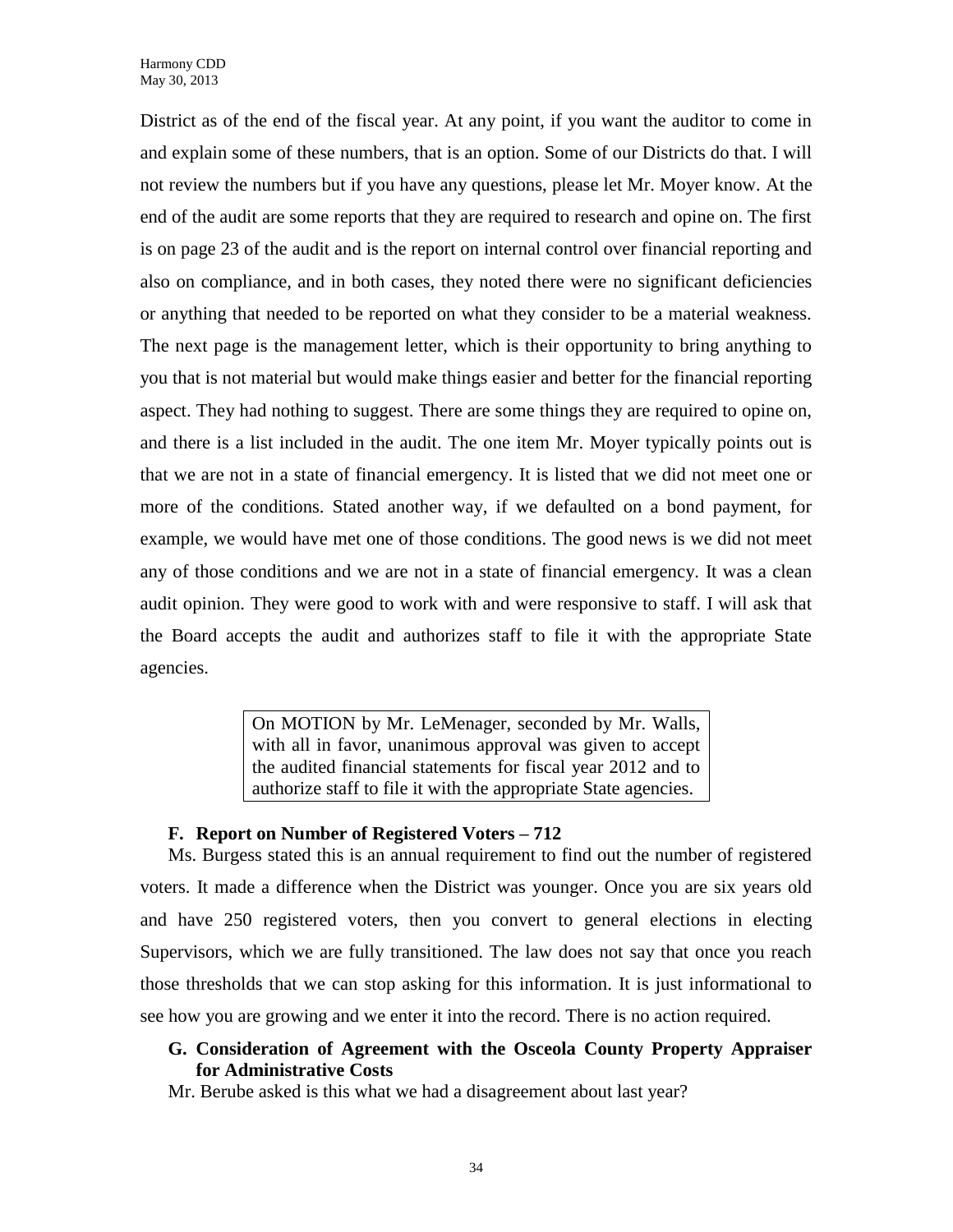Mr. Qualls stated what was happening was the District received an invoice from the County, and the advice of counsel was not to pay it because there was no privity between the CDD and the County, which makes perfect sense. It is good to have this agreement and have it in writing. It is required in Section 197.3632, Florida Statutes, which is the Uniform Collection Method. It does state expressly in this agreement that the property appraiser can work with the County. I think this memorializes what has been transpiring since the District has been using this method. It puts it in writing.

Mr. Berube stated the problem last year was largely a technical one. This agreement clarifies the technical aspect of it to allow them to be paid.

Ms. Burgess stated we are doing this for all of our Districts. Apparently we did not already have this in place. This is a standard agreement we are getting approved, and it lays out the initial one-time setup fee of \$200 and annual costs not to exceed 2%. We budget for those accordingly.

Mr. Walls stated basically we are paying them to accept the assessments that we send them and then put them on the trim notice.

Ms. Burgess stated we are paying the property appraiser to put it on the tax notice and then we pay the tax collector for collecting our assessments.

Mr. Qualls stated the property appraiser takes your information and builds the roll and certifies it to the tax collector, and then the tax collector collects the certified roll. There is a separation of powers and functions. It should create a paper trail to avoid things happening where there is mystery as to what was on the roll and what was not.

Mr. Berube asked does it just need a signature?

Ms. Burgess stated under the signature block, it asks for the date the Board approved the agreement.

Mr. Qualls stated we need to fill in who receives the notice, which will be the manager's office. A motion would be in order to accept the contract and authorize it to be executed.

> On MOTION by Mr. Farnsworth, seconded by Mr. LeMenager, with all in favor, unanimous approval was given to accept the agreement with the Osceola County Property Appraiser and authorize its execution, as discussed.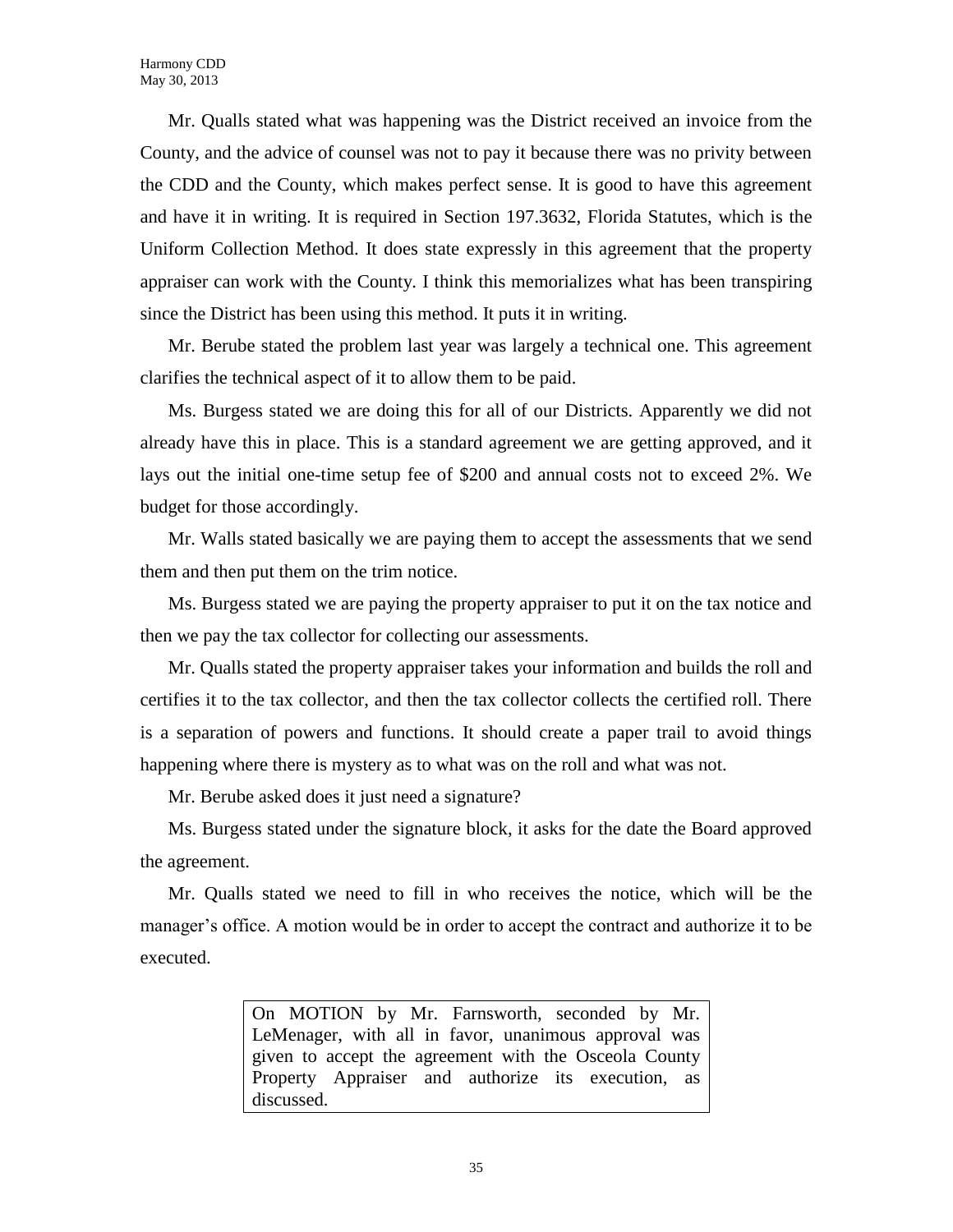### **H. Use Application**

Ms. Burgess stated I sent another email to the Board this week with a use application for use of the pool. Since she called right before this meeting, I thought it would be appropriate to have the Board review it. She is not requesting exclusive use. She just wants to have that many kids for some reunion and award party.

Mr. Farnsworth asked was there some reason she wanted this pool rather than the Ashley Park pool?

Ms. Burgess stated I do not know. The other swimming lessons are finished at Ashley Park, so that pool might make more sense for her. She was just grateful to have me take her call and accept the application. I will ask if Ashley Park works.

Mr. Berube stated I give her credit for asking to go there. We have a lot of rules, and most people would just show up with 20 kids and take over the place for three hours.

Ms. Burgess stated and they can do that because each resident is entitled to a certain number of guests.

Mr. Farnsworth stated I thought Ashley Park might be freer of other people. If they wanted exclusive use, it would be less of a problem there.

Ms. Burgess stated I did speak with a resident from Ashley Park in reference to the swimming lessons and she indicated she swims at Ashley Park pool every day and had no idea that swimming lessons were being done at the Swim Club every year because she never comes over here. I explained all of that to her, that the Board did not think it was used that much and we apologized for the inconvenience, but we did allow them exclusive use of the pool. She understood and was fine about it, so there is one resident who uses the Ashley Park pool. This group does not want exclusive use. She just wants to be able to bring that many kids. I will ask if Ashley Park works as well. They will still allow everyone to come in.

Mr. Berube stated I do not see a problem with it at either pool. It is only three hours with 20 kids. At any given time on a weekend, there are 50 people in that facility.

Mr. Haskett asked is this application from a resident?

Mr. Berube stated yes.

Mr. Haskett stated I do not understand why it is even coming here to question.

Ms. Kassel stated it is more than the usual number of guests.

Mr. Berube stated she is bringing 20 people who do not live here.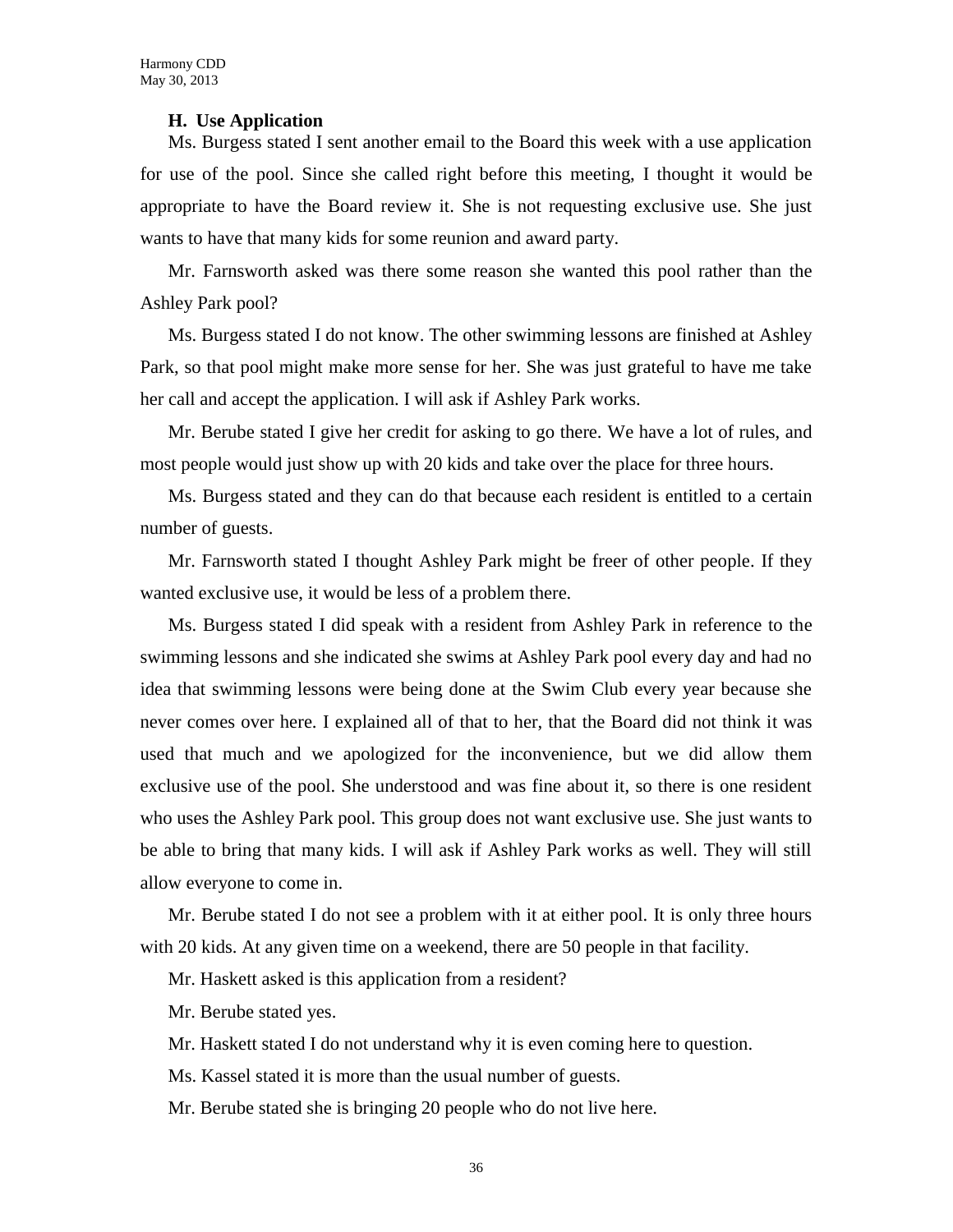Mr. Haskett stated that is the reason for the request, which is why I do not understand why it is being discussed. It is within all the parameters.

Ms. Kassel stated what Mr. Haskett is saying is why does the Board have to approve it and the manager should just go ahead and approve it.

Ms. Burgess stated I wanted to be sure it was acceptable.

Mr. LeMenager stated this should not have come to this body. We have rules and regulations to cover it, and this gets into micromanaging, which we should not be doing.

Mr. Walls stated I appreciate knowing what is happening. After last month's discussion, I think we need to discuss these kinds of things. This is from a resident, which is one thing. Last month, the request was from an outside group asking to use our facilities. I think we need to discuss what is acceptable and what is not, is there payment involved or is there not. I think we need to discuss that at some point. I appreciate seeing this just so we know what is happening.

Mr. Berube stated I agree.

Ms. Burgess stated then I do not need a motion, and I have the Board's direction.

Mr. Farnsworth asked are you saying the form she filled out requires a \$250 deposit that she can just bring the kids in without that deposit?

Ms. Burgess stated they provided a deposit because they use the boats. I presume that I can use that if there is any damage.

Mr. Berube stated we have her credit card information on file already.

Ms. Kassel stated I think Mr. Farnsworth is saying they still need to go to the manager and fill out the form, and then the manager has the authority to approve it if it is within the parameters.

Ms. Burgess that is correct, and Mr. Moyer does that on a routine basis.

Mr. Farnsworth stated Mr. Haskett suggested that they are already residents and in essence, he is suggesting that people can just bring those kinds in and not tell anyone.

Ms. Kassel stated that is not what he said.

Mr. Haskett stated the only comment I meant was it was not like the school's application. She is a resident. She has to fill out the form, but it did not require coming to the Board. It could have simply been approved by the manager. If you are inviting more than eight guests per household, then the event form is required.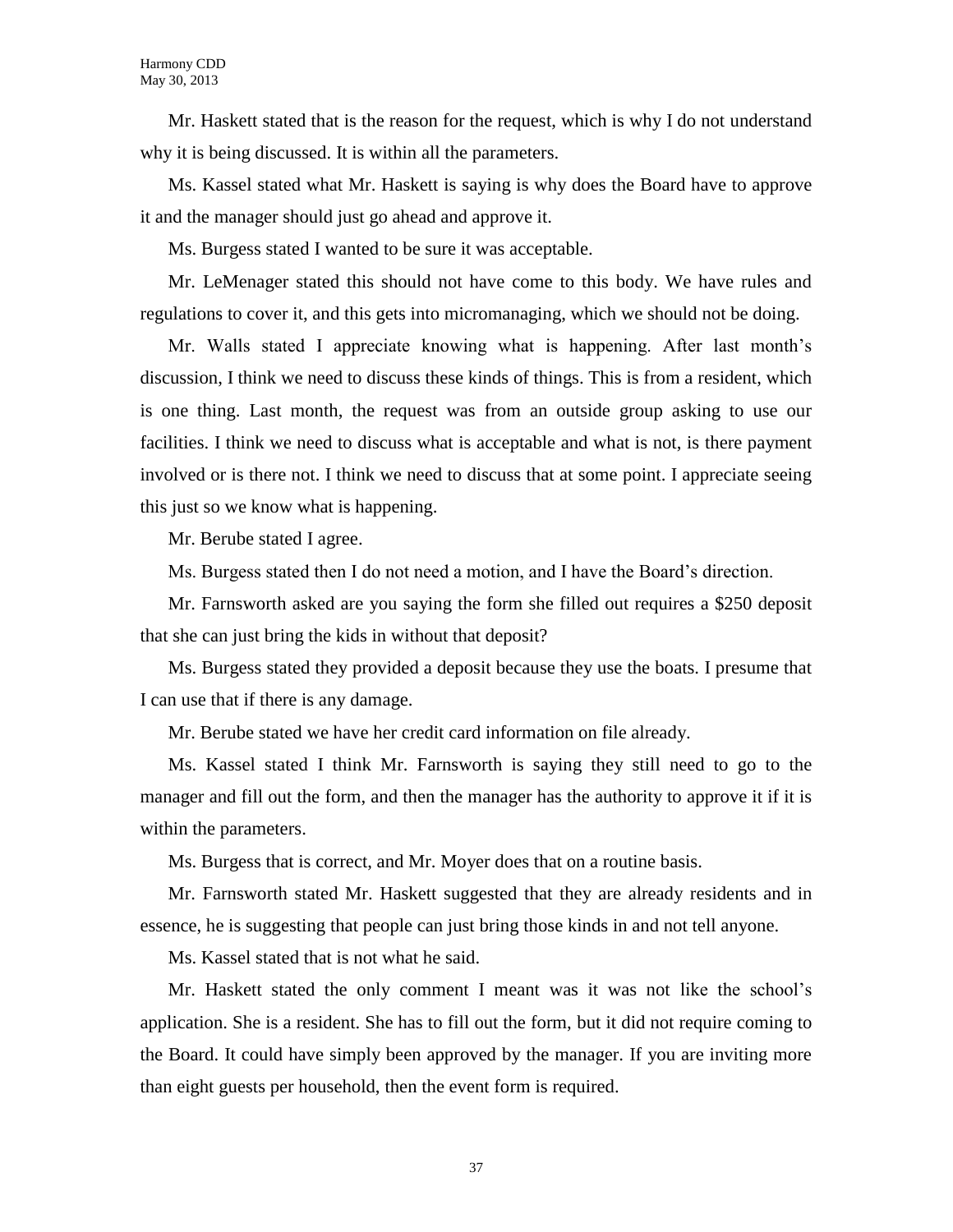Mr. Berube stated I understand why it was sent to us, and it is fine. I commend people for even filling it out because others show up all the time without one. There are often huge groups that just show up. Tell her thank you for asking for approval and enjoy her party.

Ms. Kassel asked do we have any signage at the pool that says residents with parties of more than eight people need to fill out an application?

Mr. Berube stated yes, but we do not have anyone to police that. The rules say no food or drinks, and people routinely bring in those items.

Ms. Kassel stated we are offenders of that because we have had parties there with food.

Mr. Berube stated that is the problem with all our rules; we do not have anyone policing them to enforce them. My theory is, why we have all these rules and regulations when we have no enforcement.

Ms. Kassel stated one day we will have enforcement.

### **NINTH ORDER OF BUSINESS Staff Reports**

**A. Attorney**

### **i. Consideration of Agreement with AT&T for Cell Phones**

Mr. Qualls stated the agenda indicates that I was to review the participating addendum on the Western States Contracting Alliance (WSCA). I presume this is so we can get a better cell phone rate. I did not spend a lot of time reviewing it. It references three other agreements that I was not privy to. Every other contract I have entered into for a cell phone is you have to sign it or you do not get your phone. I did not want to spend a lot of time by looking into it. I would say proceed with the agreement. Nothing stands out to me. It is with the State of Nevada.

Mr. Berube stated when any of the cell phone companies want to put you as a government agency to get the federal rates, you have to go through WSCA and sign an agreement that basically say we will pay our bills. It is not a contract, per se, like for a cell phone. It is an agreement to pay your bills that they submit to you.

Ms. Burgess stated it confirms that we are a government and are entitled to that government rate.

Mr. Berube stated WSCA has to accept the fact that we are a government entity. All the cell phone companies go through WSCA.

Mr. LeMenager asked do we need to accept the agreement?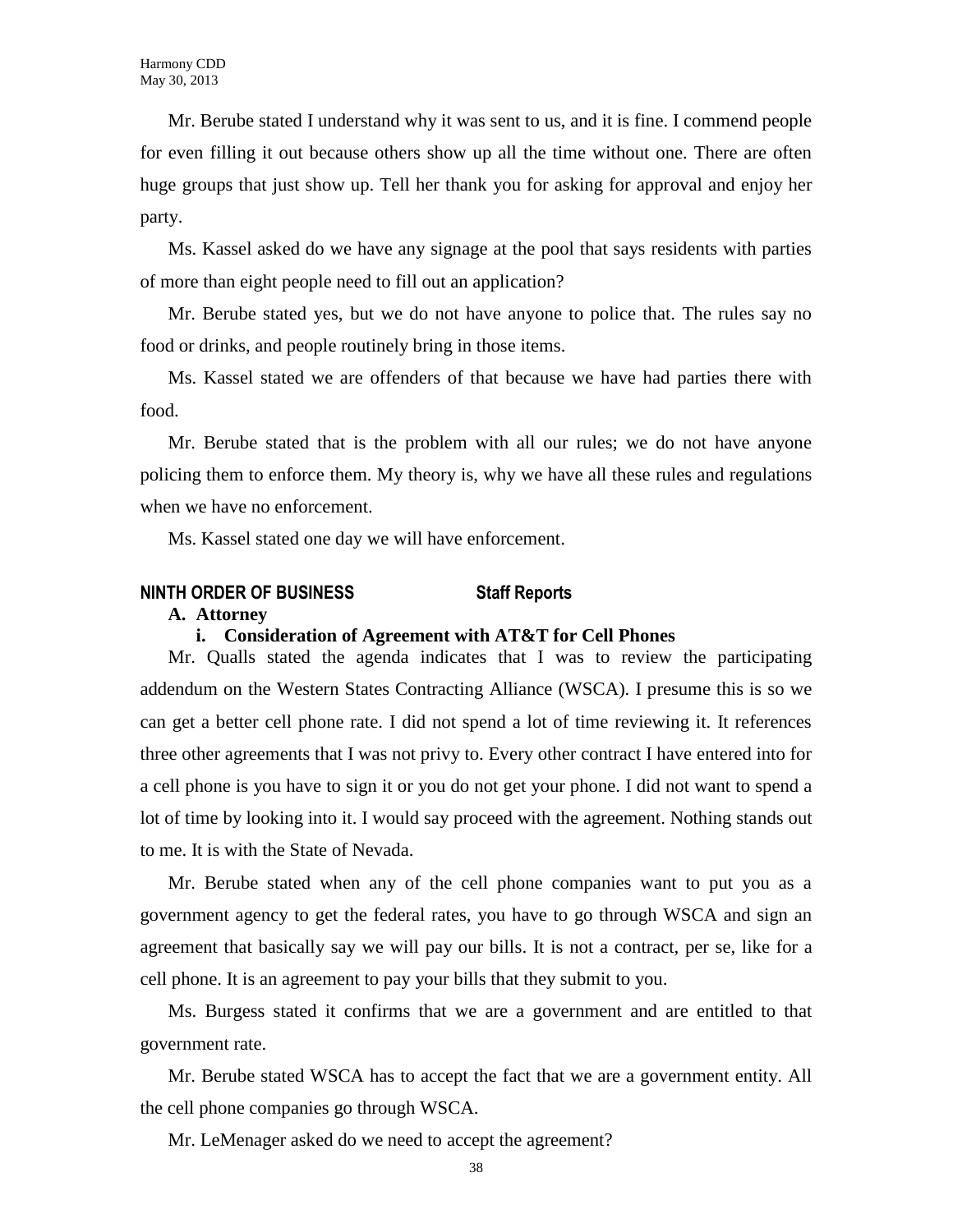Mr. Berube stated I do not think so. We already accepted going with AT&T, and this is just a payment agreement. I will go ahead and sign it.

### **B. Engineer – Reserve Study**

Mr. Boyd stated last month, I presented an update of the old "reserve study" to add Lakeshore Park improvements we recently did. It is not technically a reserve study. In looking at the allocated budget, it seems we are in pretty good shape with unassigned budget items balancing out with what we are anticipating those needs being. One of the requests that came out of the last meeting was to take a fresh look at that. We may have been overly optimistic on some of the life times, so I reviewed those. As I have been sitting here, I have some concerns with it. I would like to spend a little more time with it and provide it prior to the workshop, and then we can review it in detail at the workshop.

Ms. Kassel stated one of the things I would like to see on that schedule is where we are with our life. If the total life when it is new is 25 years, where are we now? Are we at 10 years or where?

Mr. Boyd stated that is one of the areas that needs quite a bit more work. I do not want to give you a number that is way too high. I need to get it back in line. I will work on that and prior to the workshop, I will provide it to Ms. Burgess so she can distribute it to everyone. I would anticipate that this year we will be fine. We might have a reserve target that we will start inching up to reach over a period of years.

### **TENTH ORDER OF BUSINESS Supervisor Requests**

Mr. Farnsworth stated I want to go back to the phones for a moment. Is Century Link a landline phone?

Mr. Berube stated we have two landline phones that largely tie two weather stations to the Maxicom irrigation system. The weather stations report weather events to Maxicom so that Maxicom can make its determinations. This was the item that I asked a month or two ago if we could convert to cellular to possibly eliminate that. Those bills keep going up, and we are paying a lot of things on it, including long distance and an automatic line disconnect. It is \$100 each month, \$1,200 a year times 10 years. That is why I wanted to convert it to cellular. I did a little preliminary research and presuming we can get it in there, that monthly cost would be \$35 for a cell phone, maybe less. The problem is if the equipment we have is adaptable or not. I do not think we have gotten the answers to that yet.